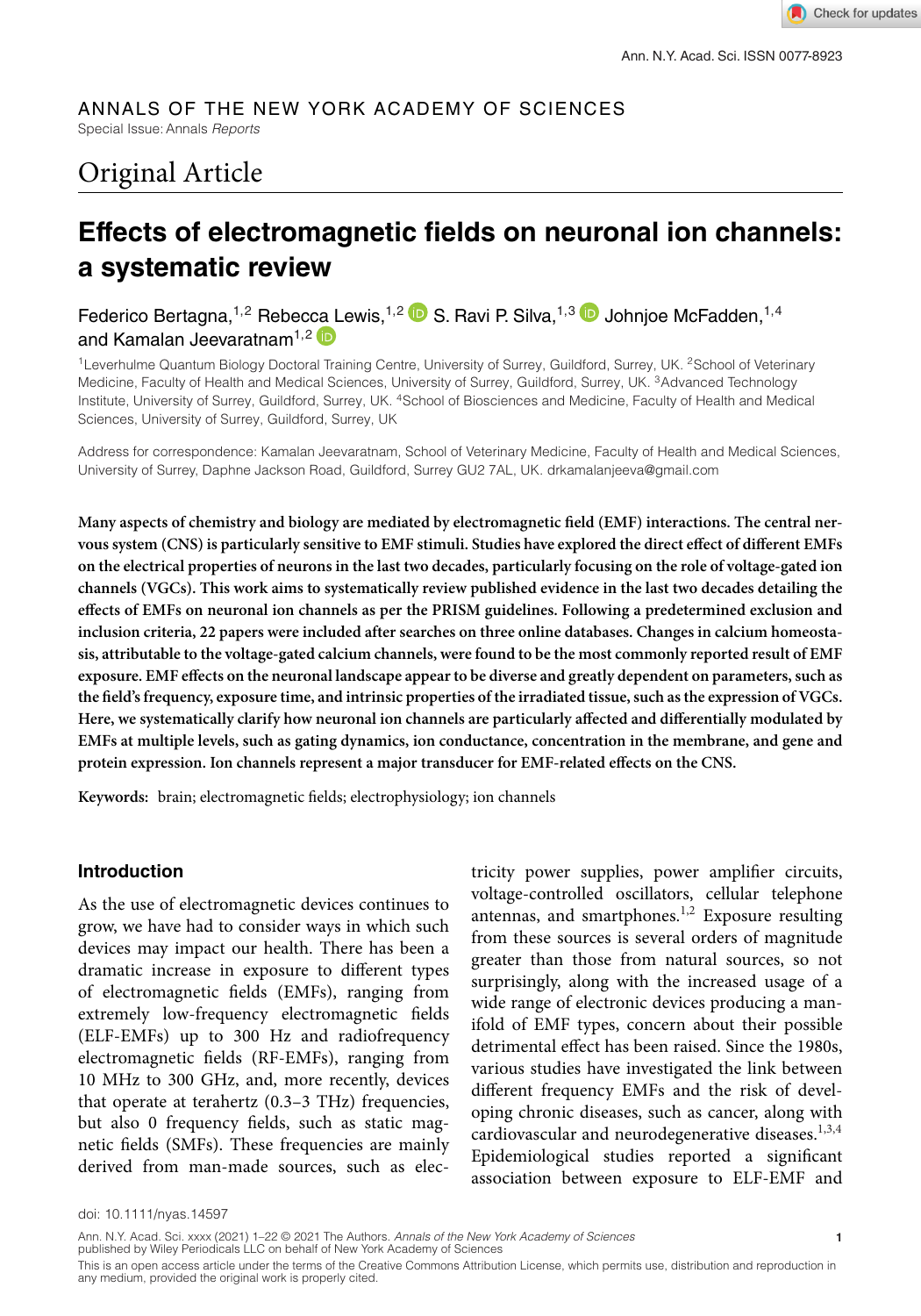the development of childhood leukemia,<sup>5,6</sup> and in 2011, WHO's International Agency for Research on Cancer highlighted the possible carcinogenic effect of RF-EMFs.<sup>7</sup> However, EMFs have also been extensively used in the treatment of many forms of neoplasia<sup>8</sup> and neurodegenerative diseases,<sup>9</sup> highlighting a possible beneficial use of these fields as therapeutic treatments for diverse chronic diseases. The effects on the central nervous system (CNS) appear to be particularly relevant, as the CNS is reliant on many voltage-dependent processes.<sup>10</sup>

EMFs are wave-like propagating fields exerting forces on every charged object within their vicinity. They consist of two different but inextricable field components (electric and magnetic) running perpendicularly to each other and continuously inducing each other by varying in time, as described by Maxwell's equations. The electric component is the stronger, but its interaction is attenuated by endogenous charges, so its magnitude is dependent on the dielectric constant of the tissue it crosses and falls of according to an inverse square law; whereas the weaker magnetic component, despite its reduced strength, is not attenuated by charge but falls off according to an inverse cube law. Moreover, despite their differences in force, the energies associated with the electric and magnetic components within an EM wave are equal. These characteristics lead to the need for considering them as both equally relevant in the study of their effects on living systems.

Typically, we are continuously exposed to natural EMF radiation, such as every form of light radiation, cosmic microwaves, or the magnetic field generated by the planet. However, two key points must be considered when comparing natural exposure to that of artificial exposure. First, the magnitude of the two exposures is very different, with the artificial one being higher by a few to several orders of magnitude in comparison with natural fields. $<sup>1</sup>$  Nevertheless,</sup> in the delicately balanced system of the CNS of higher animals, even a small increase in intensity could generate significant effects.<sup>10</sup> Second, many types of common man-made EMFs, in contrast to natural ones (produced by a huge number of atomic or molecular transitions that are randomly oriented between them), are polarized, meaning that they oscillate in a specific and determined plane called the "polarization plane."11 This peculiar characteristic gives artificial EMF an additional electrostatic force deriving from the synchronization of every type of charged/polar molecule with that polarization plane (so in phase with the field).

Furthermore, the well-organized orientation of these electromagnetic waves permits the generation of constructive interference effects by polarized fields that can amplify their intensity locally, increasing the subsequent biological activity.<sup>11</sup> It is for these reasons that this paper focuses on the effect of artificial EMFs.

Different types of EMFs have been shown to have a major impact on CNS physiology, but recent research has primarily been focused on the role of low-frequency EMFs. These forms of electromagnetic radiation are not ionizing because of the low energy contained in their quanta, in contrast to other higher frequency fields. Therefore, they do not have enough energy to remove electrons from atom and molecules, $12$  but they can produce thermal effects and induce in the human body circulating currents that, if sufficiently large, could cause stimulation of nerves and muscles or affect other biological processes in many tissues.<sup>13</sup> ELF-EMFs were recently reported to have significant effects on synaptic plasticity of both adult<sup>14</sup> and newborn<sup>15</sup> rats, where they have been reported to modulate the development of long-term potentiation (LTP) in the hippocampus and neocortex. However, the specific impact of ELF-EMFs on LTP is controversial, as this phenomenon is both reported to be increased<sup>14</sup> or decreased<sup>15,16</sup> by this type of EMF. In addition, ELF-EMFs are known to modulate the cell cycle in several cell lines.17 RF-EMF exposure has been linked to developmental abnormalities in specific areas of the brain $18$  and to decreases in specific types of neurons,<sup>19</sup> and has been shown to activate the autophagic pathway. $20$  Despite this, the potential beneficial impact of EMFs on CNS physiology has been extensively investigated. ELF-EMFs have been reported to increase neurogenesis both in isolated neuronal stem cells  $(NSCs)^{21}$  and mouse hippocampus, $22$  in addition to ameliorating the remyelination process through enhanced proliferation of NSCs. $^{23}$  On the other hand, RF-EMFs have been used in the treatment of chronic pain,<sup>24</sup> and studies have suggested a novel therapeutic use of low-intensity RF-EMFs in the treatment of severe brain cancer,<sup>8</sup> such as in recurrent glioblastoma patients, where this approach aims to replace the classical chemotherapy paradigm.25 Both ELF- $EMFs^{26,27}$  and RF-EMFs<sup>28,29</sup> have been shown to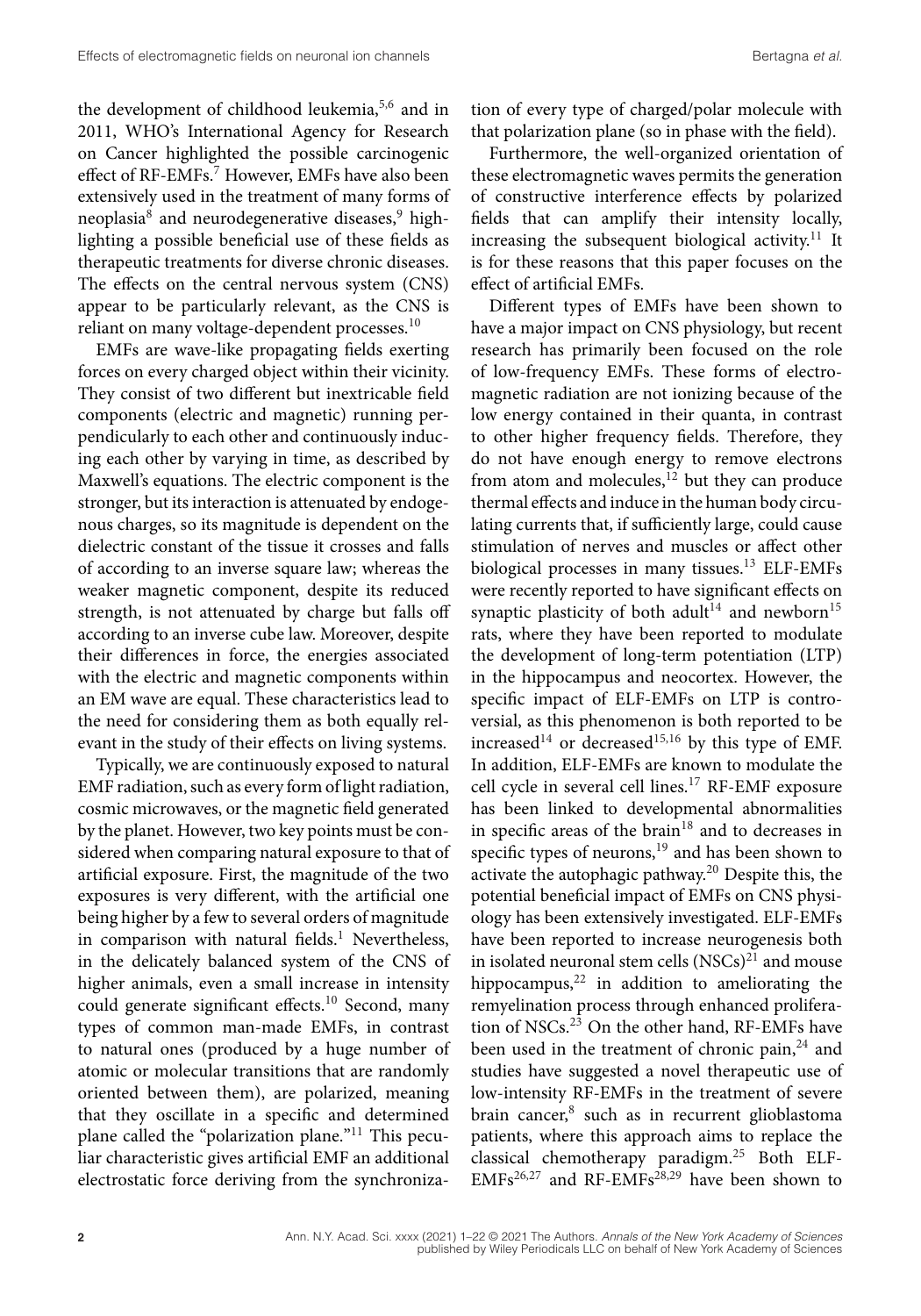interfere with the physiology and functional activity of neurons. The effects exerted by EMF exposure appear to be dependent on the developmental stage of the exposed neurons. Indeed, one of the biggest EMF-related concerns that the scientific community is facing is the impact of the electromagnetic radiation on neural development, particularly as several reports have described severe effects on neural development,18,30 although other studies have failed to observe significant effects.<sup>31</sup> One common explanation for this is the low thickness of a child's skull, $32$  but the higher severity could be due to the higher density of stem cells present in the first stages of development. $33,34$  Indeed, many studies have reported significant effects on embryonic stem cells.<sup>30,35,36</sup> This fact is particularly notable since a good correlation exists between the neonatal development of the CNS and late brain development in humans.37

Nonetheless, the electromagnetic force produced by EMFs is likely to influence neuronal activities through the interaction with charged cellular components that are particularly sensitive to changes in their charge, such as voltage-gated ion channels (VGCs).

Specifically, both acute and chronic ELF-EMF exposures have been reported to increase the ion transport rate of many types of VGCs, such as voltage-gated sodium channels  $(VGSCs)$ ,<sup>38</sup> highthreshold calcium channels, and calcium-activated potassium (KCa) channels,<sup>39</sup> maybe directly acting on their voltage-sensing domain (VSD) and pore-forming domain, and to trigger an increase in the expression of the VGCs themselves $40$  that could be caused by the same change in ion channel conduction and permeability, leading to an altered ionic equilibrium within the cell. Chronic exposure to RF-EMFs, on the contrary, has been found to cause a decrease in pan calcium channel gene and protein expression in mouse hippocampus and hypothalamus<sup>41,42</sup> and alter the afterhyperpolarization amplitude and spike frequency of rat Purkinje cerebellar neurons.43 However, acute exposure to this type of field apparently fails to elicit similar effects,<sup>39,44</sup> suggesting a different mechanism of action with respect to ELF-EMF exposure. ELF-EMFs and RF-EMFs are not the only types of fields reported to have effects on neurons. SMFs that do not change their intensity and direction in time have been shown to deeply impact the physiological

properties of several types of neurons, through their interaction with  $VGCs$ .<sup>45-47</sup> Additionally, studies have also shown some frequencies to be more biologically active than others<sup>48</sup> and have reported diverse biological effects for different frequencies of EMFs.39,48,49 This difference has been linked to microthermal effects elicited by RF-EMFs (and not by ELF-EMFs),<sup>50</sup> although numerous studies reported nonthermal effects related to RF-EMF exposure that seem to be strictly related to modifications of the calcium signaling pathway. $41,42,51$ The mechanism underlying this diversity of effects, however, has not been completely unraveled and is still a matter of debate.

The molecular mechanisms underlying the effects of EMF exposure are less well known. A role for calcium is, however, well established. Exposure to both acute and chronic ELF-EMFs promotes calcium influx, resulting in an increased intracellular calcium concentration in various types of neurons $39,40,52$  that is conversely decreased following chronic exposure to  $RF-EMFs$ . The involvement of calcium is remarkable because of the many related calcium signaling pathways involved in various essential neurophysiological processes, such as neural differentiation, survival, and apoptosis $54,55$  that could ultimately explain the many effects of EMF exposure on learning and memory.<sup>56</sup> In areas of the brain involved in the modulation of these cognitive tasks, such as the hippocampus and prefrontal cortex, exposure to ELF-EMFs resulted in abnormal calcium signaling that led to a decrease in the binding between the *N*-methyl-p-aspartate receptor (NMDAR) and its ligand glutamate, which could directly result in important effects on synaptic plasticity. $57,58$ 

However, the effects of EMFs reported in the literature are often conflicting. Recent studies report no increase in intracellular calcium or production of reactive oxygen species (ROS)<sup>59</sup> subsequent to both acute and subchronic exposure to ELF-EMFs,31,44,59 and these disagreements also remain when considering studies focused on the same model, such as in the case of PC12 cells.<sup>60</sup> Also, the impact of EMFs on the CNS has been questioned, with studies reporting (in different models) no effects on the expression of synaptic receptors as NMDAR,61 no relation between EMF exposure and brain electrical activity,<sup>62,63</sup> and no neurotoxic effect subsequent to EMF exposure in pre- and postnatal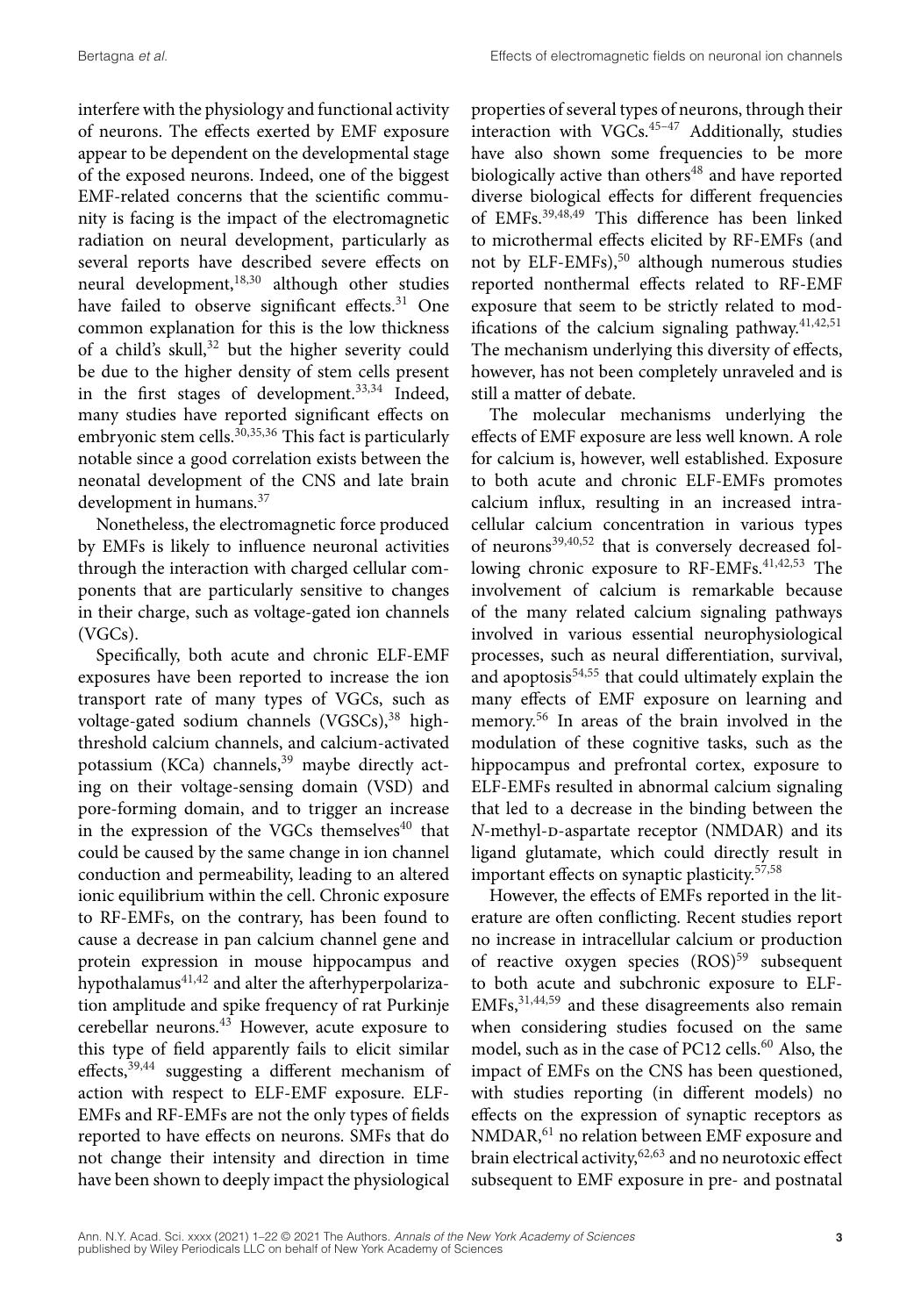development.<sup>64</sup> However, the experimental setups are often different in many key parameters, such as the time, intensity, and type of exposure, making results difficult to compare so that there remains no consensus on the effects of EMF exposure on ion channels within the CNS. The principal aim of this review is, therefore, to provide a systematic analysis of EMF effects on neuronal ion channels.

#### **Review methodology**

#### *Research question*

Using the PICOT structure (Population, Intervention, Comparator, Outcomes, and Time), the following research question was formulated: "Are EMFs capable of influencing ion channel conductance and expression in the central nervous system?" We then followed the Preferred Reporting Items for Systematic Reviews and Meta-analysis (PRISMA) guidelines to perform this systematic review.65

## *Search strategy*

A systematic review of the literature was carried out in April 2020 by submitting the chosen combination of keywords into three different databases: PubMed, Scopus, and Web of Science. The agreed combination with which the search was performed was "ion channel∗" AND "electromagnetic field∗" OR "EMF" AND "neuron." A time filter was applied to the search to isolate solely the works published in the last 15 years (2005–2020).

#### *Search eligibility criteria*

The papers resulting from the above searches were screened for the presence of duplicates and narrowed down further using the predefined inclusion and exclusion criteria based on the journal title and abstract. The chosen exclusion criteria were (1) the paper is not in English, (2) the paper is not an original research paper (i.e., it is a review article, editorial, or book chapter), or (3) the paper is not freely available (using the institutional credentials of the University of Surrey).

This resulting list was then subject to an inclusion round in which we considered only original laboratory research studies, conducted on neurons, neuron-like cells, or neural tissue as a model, that met our original research questions. Thus, all the papers that did not discuss in the title or abstract the effects of EMFs on ion channel conductance or expression were excluded from the study. In

summary, the inclusion criteria were (1) the paper covers original laboratory research; (2) the model of the study is neurons, neuron-like cells, or neural tissue; and (3) the paper is relevant based on its title and abstract.

#### *Article selection and processing*

The final list obtained by this iterative selection process was independently reviewed by three different investigators. The full text was obtained for each of the included articles. Where an article was not readily available, the author was personally contacted, and the manuscript of the relevant study was obtained. No papers were excluded in this step.

#### *Quality appraisal*

The Checklist of Review Criteria published by the Task Force of Academic Medicine and GEA-RIME committee<sup>66</sup> was used as a further inclusion instrument to highlight the quality and completeness of the papers resulting from research. This screened publications for their quality by using a set of 13 predetermined criteria. We considered papers that satisfied at least 12 out of the 13 criteria.

## *Data extraction*

In order to facilitate the analysis and to better compare key features of the studies, a custom data extraction table was designed and used to extract relevant information. The features evaluated were: material used (cell type and eventual modifications, brain regions, and animal provenance); EMF type and exposure time; EMF generation system (type of exposure system and specifics); delivery mode; techniques used to study ion channels; type of ion channel studied; key results and discussion; and proposed mechanism of EMF effect on the ion channel.

#### **Results**

#### *Search results*

The initial search yielded 157 titles from PubMed, 38 titles from Scopus, and 19 titles from Web of Science, for a total of 214 (Fig. 1). Removal of duplicates reduced this number to 175, and the subsequent exclusion and inclusion rounds led to the final number of 24 articles.

Following quality appraisal (Table 1), there were 21 publications deemed of suitable quality for inclusion in this review.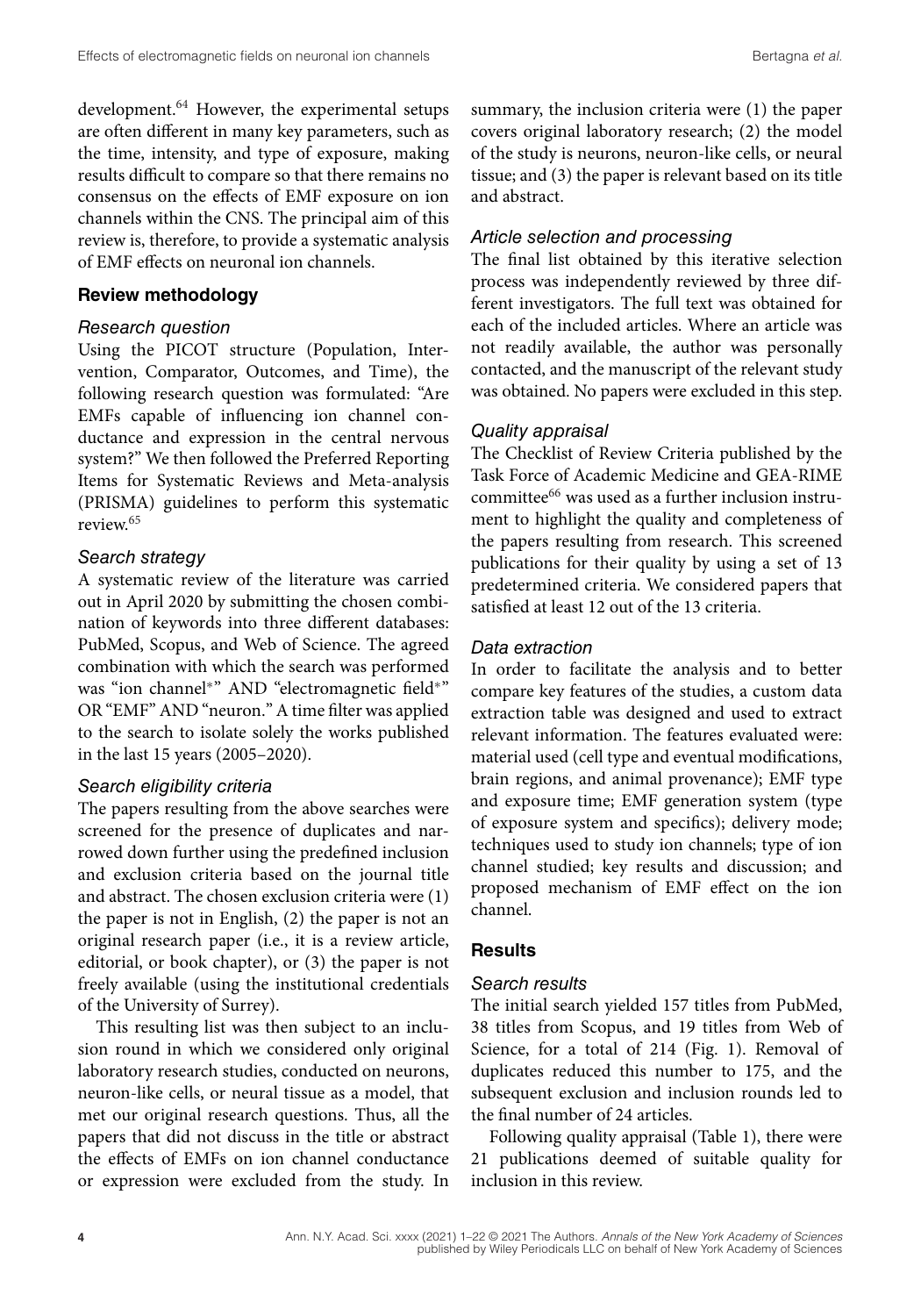

**Figure 1. Publication attrition process depicted in a step-by-step flowchart that details the method by which the final set of reviewed publications was produced. PubMed, Web of Science, and Scopus publications were searched using a selected combination of keywords to gather publications relating to EMF effects on neuronal ion channels. After removing duplicate items, exclusion and inclusion criteria were applied to select primary research publications specifically relating to the review question.**

#### *Types of EMFs studied*

Central to any discussion related to EMFs is the definition of particular parameters, such as the frequency and intensity of these fields, as they are directly correlated with the different effects that such fields have on cells. Accurately defining the type of field delivered and its exposure time is, therefore, necessary to allow any reasonable comparison. To mimic the effects of the principal human-generated sources of EMFs, relative EMF exposures have been used. The most commonly studied fields (57% of total papers) were ELF-EMFs at 50 Hz, delivered with various magnetic intensities, among which the most used did not exceed 1 mT (33% of total cases). ELF-EMFs were preferentially delivered following an acute or subchronic  $(\leq 48$  h) delivery (75% of cases). This trend was inverted in the case of RF-EMF exposure (33% of total), where 57% of studies used chronic exposure to simulate the daily exposure to fields derived from mobile phone antennas.

#### *Experimental platforms*

Many different systems have been used to generate the EMFs, ranging from conventional EMF generators to custom-made devices arranged to fit particular experimental queries. Helmholtz coils, consisting of two circular electromagnets placed along a common axis, were the preferred generator for ELF-EMFs (67% of papers), while the Wave Exposer V20 custom device (extensively described in Ref. 53) was the most common generator for RF-EMFs (43%), maybe by virtue of the multiple studies published by the same team. Other highly represented RF-EMF generators were the Coplanar Waveguide (CPW) (28.5%), consisting of a single conducting track printed onto a dielectric substrate and arranged to be in the middle of a pair of return conductors, and mobile phones (28.5%). All EMF types and exposure systems used are summarized in Figure 2 and more extensively reported in Table 2.

#### *Choice of biological system*

The majority of the studies (95%) chose to focus on rodent-derived cell lines or tissues, among which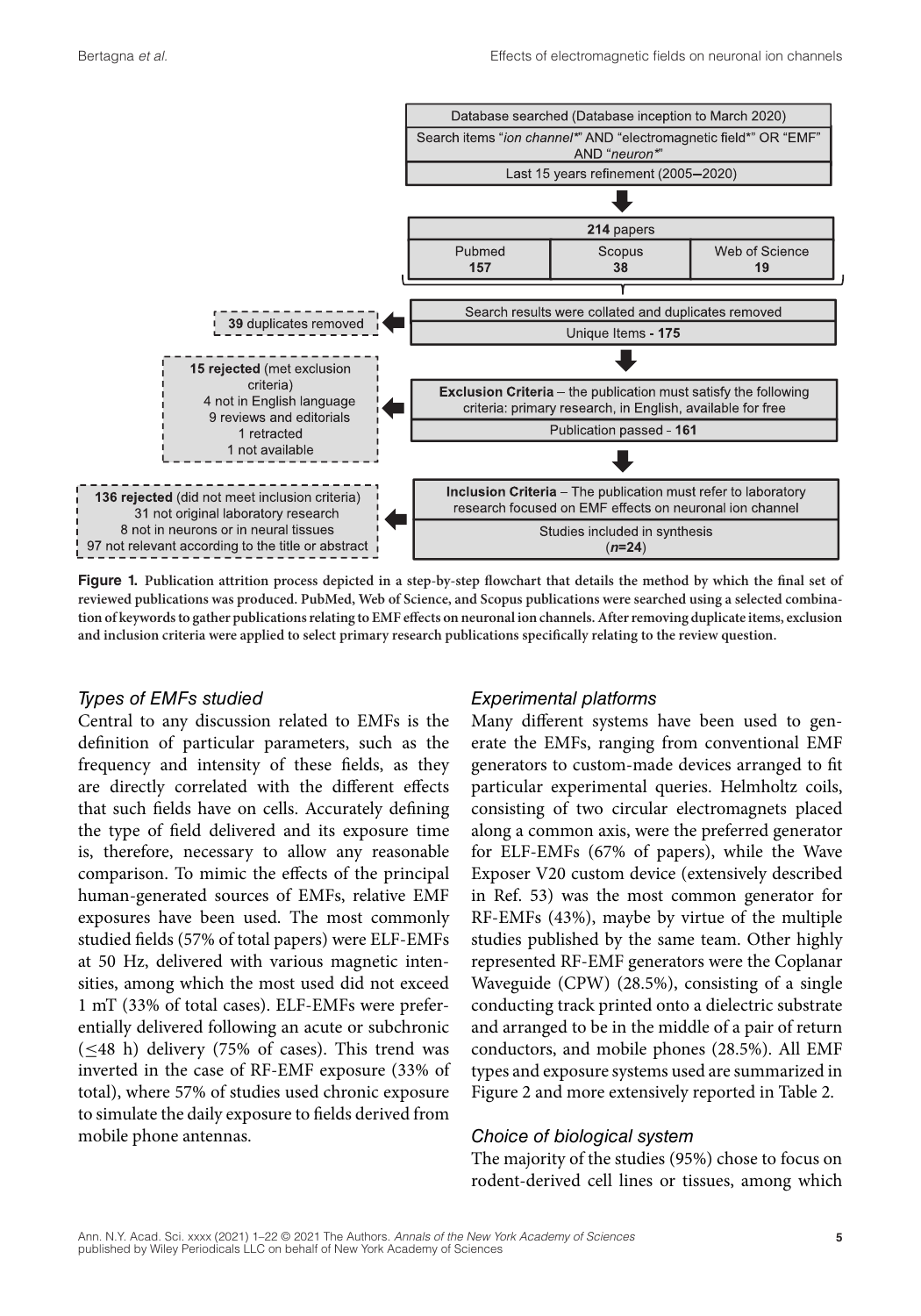**Table 1. Summary of the quality appraisal of the 24 papers**

| Publication                      | Problem<br>statement,<br>conceptual<br>framework, and literature and<br>research question documentation Relevance design | Reference to the |                          | Research | Instru-<br>mentation, data Population analysis<br>collection, and<br>quality control | and<br>sample | Data<br>and<br>statistics | of statistical ation of<br>analyses | results | Reporting Present- Discussion and<br>conclusion;<br>interpretation and abstract | Title, authors, and docu- | Presentation<br>mentation | Scientific<br>conduct | Total<br>criteria<br>met |
|----------------------------------|--------------------------------------------------------------------------------------------------------------------------|------------------|--------------------------|----------|--------------------------------------------------------------------------------------|---------------|---------------------------|-------------------------------------|---------|---------------------------------------------------------------------------------|---------------------------|---------------------------|-----------------------|--------------------------|
| Akiyama et al. <sup>95</sup>     |                                                                                                                          |                  |                          |          |                                                                                      |               |                           |                                     |         |                                                                                 |                           |                           |                       | 13                       |
| Calabrò and Magazù <sup>71</sup> |                                                                                                                          |                  |                          |          |                                                                                      |               |                           |                                     |         |                                                                                 |                           |                           |                       | 13                       |
| de Groot et al. <sup>59</sup>    |                                                                                                                          |                  |                          |          |                                                                                      |               |                           |                                     |         | $\qquad \qquad -$                                                               |                           |                           |                       | 12                       |
| de Groot et al. <sup>31</sup>    |                                                                                                                          |                  |                          |          |                                                                                      |               |                           |                                     |         |                                                                                 |                           |                           |                       | 12                       |
| Duan et al. <sup>58</sup>        |                                                                                                                          |                  |                          |          |                                                                                      |               |                           |                                     |         | J                                                                               |                           |                           |                       | 13                       |
| Foletti et al. <sup>105</sup>    |                                                                                                                          |                  | $\overline{\phantom{a}}$ |          |                                                                                      |               |                           |                                     |         | -                                                                               |                           |                           |                       | 11                       |
| Haghani et al. <sup>43</sup>     |                                                                                                                          |                  |                          |          |                                                                                      |               |                           |                                     |         |                                                                                 |                           |                           |                       | 13                       |
| He et al. <sup>38</sup>          |                                                                                                                          |                  |                          |          |                                                                                      |               |                           |                                     |         | $\sim$                                                                          |                           |                           |                       | 13                       |
| Kim et al. <sup>41</sup>         |                                                                                                                          |                  |                          |          |                                                                                      |               |                           |                                     |         |                                                                                 |                           |                           |                       | 13                       |
| Kim et al. <sup>42</sup>         |                                                                                                                          |                  | ×J                       |          |                                                                                      |               |                           |                                     |         | $\sqrt{}$                                                                       |                           |                           |                       | 13                       |
| Ledda et al. 106                 |                                                                                                                          |                  | $\qquad \qquad$          |          |                                                                                      |               |                           |                                     |         | $\sim$                                                                          |                           |                           |                       | 11                       |
| Lisi et al. <sup>88</sup>        |                                                                                                                          |                  | ×J                       |          |                                                                                      |               |                           |                                     |         | $\sqrt{}$                                                                       |                           |                           |                       | 13                       |
| Liu et al. <sup>89</sup>         |                                                                                                                          |                  |                          |          |                                                                                      |               |                           |                                     |         |                                                                                 |                           |                           |                       | 13                       |
| Luo et al. <sup>90</sup>         |                                                                                                                          |                  |                          |          |                                                                                      |               |                           |                                     |         |                                                                                 |                           |                           |                       | 13                       |
| Marchionni et al. <sup>39</sup>  |                                                                                                                          |                  |                          |          |                                                                                      |               |                           |                                     |         |                                                                                 |                           |                           |                       | 13                       |
| Maskey et al. <sup>53</sup>      |                                                                                                                          |                  |                          |          |                                                                                      |               |                           |                                     |         | -                                                                               |                           |                           |                       | 12                       |
| Morabito et al. <sup>60</sup>    |                                                                                                                          |                  |                          |          |                                                                                      |               |                           |                                     |         | . /                                                                             |                           |                           |                       | 13                       |
| Platano et al. <sup>44</sup>     |                                                                                                                          |                  |                          |          |                                                                                      |               |                           |                                     |         |                                                                                 |                           |                           |                       | 12                       |
| Prina-Mello et al. <sup>47</sup> |                                                                                                                          |                  |                          |          |                                                                                      |               |                           |                                     |         |                                                                                 |                           |                           |                       | 12                       |
| Prucha et al. <sup>109</sup>     |                                                                                                                          |                  |                          |          | -                                                                                    |               |                           |                                     |         |                                                                                 |                           |                           |                       | 12                       |
| Shen et al. <sup>46</sup>        |                                                                                                                          |                  |                          |          |                                                                                      |               |                           |                                     |         |                                                                                 |                           |                           |                       | 13                       |
| Sun et al. <sup>40</sup>         |                                                                                                                          |                  |                          |          |                                                                                      |               |                           |                                     |         |                                                                                 |                           |                           |                       | 13                       |
| Vernier et al. <sup>110</sup>    |                                                                                                                          |                  |                          |          |                                                                                      |               |                           |                                     |         | $\qquad \qquad -$                                                               |                           |                           |                       | 11                       |
| Yin et al. <sup>52</sup>         |                                                                                                                          | r)               | r)                       | r)       | $\sim$                                                                               |               |                           | s)                                  | $\sim$  | $\sqrt{}$                                                                       | ×)                        |                           | s)                    | 13                       |

Note: A total of 13 criteria were assessed, based on the quality checklist formulated by the *Checklist of Review Criteria* established by the Task Force of Academic Medicine and the GEA-RIME Committee.<sup>66</sup> Twenty-two out of the 24 papers met at least 12 out of the 13 criteria and were included in the study.

the rat (*R. norvegicus*) represented the favored source. However, the present study revealed great variability in the specific type of rodent cell lines. Sixty-seven percent of the studies used cell culture as a model, 71% of which had been isolated from neural tissue (among which 30% were from the cortex, 20% were from the cerebellum and dorsal ganglion, and 10% were from the hippocampus, trigeminal nerve, and entorhinal cortex), while 29% used cancer cell lines. The lines used in this latter case were PC12 cells (derived from rat pheochromocytoma), NG108-15 (a hybrid between mouse neuroblastoma and rat glioma), SH-SY5Y (derived from human neuroblastoma), and F11 (a hybrid between mouse neuroblastoma and rat dorsal root ganglion neurons). A single study used the AtT20 D16V cell line, derived from the pituitary gland. Notably, brain-derived slices have been used only in 19% of the papers. Among the different regions of the CNS studied, the hippocampus was used the most (24% of the articles), followed by the cortex and cerebellum (14% each). A small proportion of studies derived their cells and tissues from the hypothalamus, trapezoid body, entorhinal cortex, pituitary gland, trigeminal nerve, and spinal cord. These results are summarized in Table 2.

#### *Ion channels studied*

Seventy-six percent of articles focused on different types of calcium channels (P/Q, N, R, but mainly L subtypes), with 24% reporting effects on VGSCs and only 19% studying the role of potassium channels (A-type  $K^+$ , delayed rectifier  $K^+$ , M-type K+, KCa, fast-inactivating transient (IK, A), and dominant-sustained (IK,V) channels). Some studies also investigated the role of GABAA, HCN, TRPA1, and TRPV1 channels in the modulation of EMF effects on the cell. (Note that the studies reviewed here do not always explore only one ion channel, thus the percentages reported cannot always be summed to 100%.)

#### *Experimental techniques*

Forty-eight percent of total papers used the patch clamp technique to assess the effects of EMF exposure on ion channels. In particular, the whole-cell recording configuration appeared to be the most frequently used (90%), with only one study using the single channel recording configuration (10%), maybe due to the technical limitation of this configuration despite its great relevance for the study of single ion channel conductance. In 60% of cases, researchers added various channel inhibitors and agonists to better discriminate between different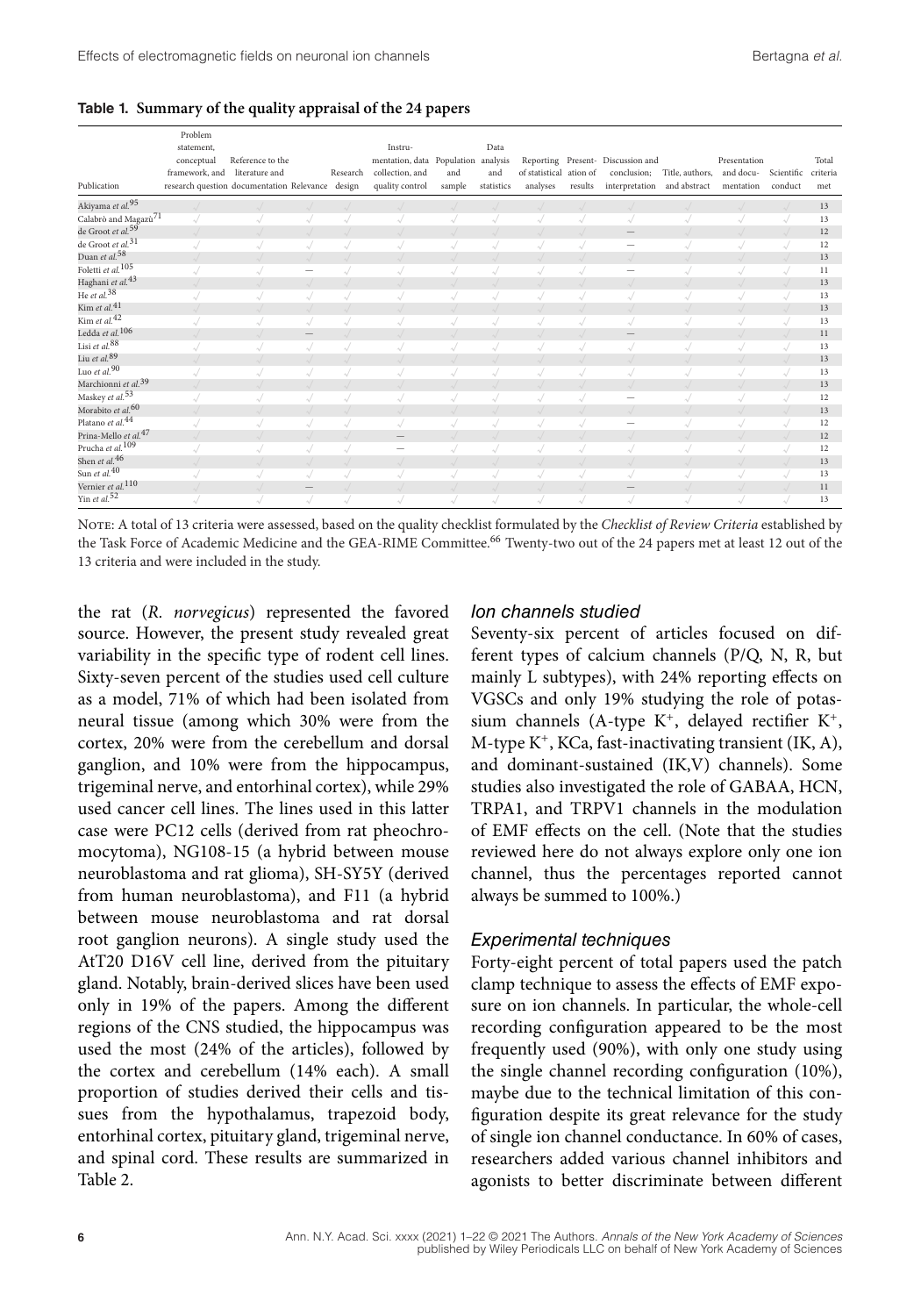## **Table 2. The data extraction table for the 22 studies analyzed in this review**

| Publication                         | Tissue/<br>cell type                                                             | EMF type and<br>exposure time                                                                                                                      | Exposure system                                                                                                                                                                                                                                                                                                                                                                                                                                              | Delivery mode                                                                                                                                                                                                                                                                                                                                                                                                                                                                                                                                                                                                                             | Techniques used to<br>study ion channel                                                                                                                                                                                                                                                                                                                                                                 | Ion channel studied                                                                                                     | Results and discussion                                                                                                                                                                                                                                                                                                                                                                                                                                                                                                                                                                                                                                                                                                                        | Proposed mechanism of<br>action                                                                                                                                                                                                                                                                                                                                                                                                                                                                                                                                                                                              |
|-------------------------------------|----------------------------------------------------------------------------------|----------------------------------------------------------------------------------------------------------------------------------------------------|--------------------------------------------------------------------------------------------------------------------------------------------------------------------------------------------------------------------------------------------------------------------------------------------------------------------------------------------------------------------------------------------------------------------------------------------------------------|-------------------------------------------------------------------------------------------------------------------------------------------------------------------------------------------------------------------------------------------------------------------------------------------------------------------------------------------------------------------------------------------------------------------------------------------------------------------------------------------------------------------------------------------------------------------------------------------------------------------------------------------|---------------------------------------------------------------------------------------------------------------------------------------------------------------------------------------------------------------------------------------------------------------------------------------------------------------------------------------------------------------------------------------------------------|-------------------------------------------------------------------------------------------------------------------------|-----------------------------------------------------------------------------------------------------------------------------------------------------------------------------------------------------------------------------------------------------------------------------------------------------------------------------------------------------------------------------------------------------------------------------------------------------------------------------------------------------------------------------------------------------------------------------------------------------------------------------------------------------------------------------------------------------------------------------------------------|------------------------------------------------------------------------------------------------------------------------------------------------------------------------------------------------------------------------------------------------------------------------------------------------------------------------------------------------------------------------------------------------------------------------------------------------------------------------------------------------------------------------------------------------------------------------------------------------------------------------------|
| Akiyama<br>$et$ al. $95$            | Rat hippocampal<br>slices and rat<br>CA1 pyramidal<br>neurons                    | High-intensity DC<br>fields $(\pm 40 \text{ mV})$<br>$mm^{-1}$ )                                                                                   | A square-wave<br>pulse generated<br>by an electrical<br>stimulator was<br>converted to<br>constant current<br>through a<br>custom-made<br>stimulus<br>isolation unit                                                                                                                                                                                                                                                                                         | The current was<br>applied to<br>hippocampal<br>slices via two<br>parallel Ag-AgCl<br>electrodes placed<br>on a<br>submerged-type<br>recording<br>chamber                                                                                                                                                                                                                                                                                                                                                                                                                                                                                 | Voltage-sensitive<br>dye imaging and<br>whole-cell patch<br>clamp<br>recordings, using<br>various channel<br>blockers. The<br>drugs used were<br>$1 \mu M$ TTX,<br>$5 \text{ }\mathrm{mM}$<br>4-aminopyridine<br>$(4-AP), 20$ mM<br>tetraethylammo-<br>nium (TEA), 5<br>mM CsCl, 2 mM<br>BaCl <sub>2</sub> , 20 $\mu$ M<br>ZD7288, 20 μM<br>XE991, and<br>$10 \text{ mM}$<br>bicucullineme-<br>thiodide | Voltage-dependent<br>$Na+$ , GABAA,<br>$A$ -type $K^+$ ,<br>delayed rectifier<br>$K^+$ , M-type $K^+$ ,<br>HCN channels | DC electrical fields induce<br>membrane polarization in<br>CA1 pyramidal neurons<br>that is not spatially and<br>temporally uniform along<br>the cell. These<br>nonuniformities in the<br>membrane potential<br>response to DC electric<br>fields are possibly<br>implicated in the unique<br>information processing of<br>CA1 pyramidal neurons,<br>such as frequency<br>preferences and slow<br>temporal integration in the<br>soma. Voltage-activated<br>conductance, including<br>HCN channel-mediated<br>conductance, had only<br>minor contributions to<br>both the monophasic and<br>biphasic characteristic<br>current profiles induced by<br>the exposure to DC fields                                                               | The presence of the<br>leaky distal dendrites<br>increases the<br>sensitivity of the<br>somatic membrane<br>potential in response<br>to the extracellular<br>electric fields. Such<br>amplification of<br>somatic polarization<br>could physiologically<br>enable weak<br>extracellular electric<br>fields to control the<br>probability of firing<br>and thus to<br>orchestrate the<br>ensemble firing of<br>neuronal population<br>in vivo                                                                                                                                                                                 |
| Calabrò and<br>Magazù <sup>71</sup> | Human-derived<br>neuroblastoma<br>cell line<br>SH-SY5Y                           | ELF-EMFs and<br>RF-EMFs at<br>different<br>frequencies (0,<br>50 Hz, and 900<br>MHz) and same<br>intensity (2 mT);<br>subchronic (6 h)<br>exposure | Two Helmholtz<br>coils driven by a<br>power amplifier<br>in current mode<br>and an arbitrary<br>function<br>generator.<br>Microwave<br>sources at<br>frequencies<br>ranging up to<br>900 MHz were<br>obtained using<br>mobile phone<br>devices                                                                                                                                                                                                               | Cells grown in<br>$25$ -cm <sup>2</sup> culture<br>flasks were<br>placed in the<br>center of the field<br>generated<br>between the<br>coils. The coils<br>and cell samples<br>were placed into<br>an incubator                                                                                                                                                                                                                                                                                                                                                                                                                            | Fourier transform<br>infrared (FTIR)<br>spectroscopy                                                                                                                                                                                                                                                                                                                                                    | Different ion<br>channels (effect<br>studied on<br>$\alpha$ -helices)                                                   | A significant increase in the<br>intensity of the amide I<br>band was observed after<br>exposures to 2 mT<br>electromagnetic fields at 0,<br>50 Hz, and 900 MHz, with<br>$P < 0.05$ . Interestingly, the<br>integrated area of the<br>amide I band increased<br>significantly ( $P < 0.05$ )<br>with the increase in the<br>frequency of the applied<br>electromagnetic field,<br>demonstrating that the<br>displacement of protein<br>$\alpha$ -helices is closely<br>dependent on the<br>frequency of the applied<br>electromagnetic field                                                                                                                                                                                                  | $\alpha$ -Helices had aligned<br>with the applied<br>electromagnetic fields,<br>showing that the<br>exposure of proteins<br>in bidistilled water<br>solution to an applied<br>electromagnetic field<br>causes a torque which<br>induces the alignment<br>of protein $\alpha$ -helices<br>toward the direction<br>of the applied field. As<br>a result, an<br>enlargement in the<br>diameter of the<br>cellular membrane<br>channel should occur,<br>inducing a decrease in<br>the resistance of the<br>channel and a<br>consequent increase<br>in ion flux, changing<br>the delicate<br>equilibrium of cellular<br>functions |
| de Groot<br>$et$ al. <sup>59</sup>  | Naive and<br>chemically<br>stressed rat<br>pheochromocy-<br>toma (PC12)<br>cells | 50-Hz ELF-EMF up<br>to $1000 \mu T$ rms;<br>acute (30 min)<br>and subchronic<br>(48 h) exposure                                                    | ELF-EMFs were<br>generated using<br>two<br>custom-made<br>devices: a copper<br>coil fitted to the<br>stage of the<br>fluorescence<br>microscope for<br>acute exposure<br>during $Ca^{2+}$<br>imaging and a<br>copper coil fitted<br>into an incubator<br>for subchronic<br>exposure. Both<br>exposure devices<br>consist of double<br>copper-wired<br>solenoid coils<br>connected to a<br>signal generator<br>with<br>preprogrammed<br>exposure<br>protocols | For acute exposure<br>experiments, a<br>subset of cells<br>was placed in the<br>switched-off<br>microscope-<br>fitted coil for<br>sham exposure<br>(approximately<br>$0.2 \mu T$ , i.e.,<br>background<br>ELF-EMFs from<br>the fluorescence<br>microscope<br>set-up). For<br>subchronic<br>exposure<br>experiments, a<br>subset of cells<br>was placed in a<br>second incubator<br>and received<br>sham exposure<br>(approximately<br>$0.4 \mu T$ , i.e.,<br>incubator-<br>generated<br>background<br>ELF-EMFs),<br>while cells in the<br>incubator-fitted<br>coils in the<br>exposure<br>incubator<br>received<br>subchronic<br>exposure | Intracellular Ca <sup>2+</sup><br>imaging using<br>the<br>$Ca2+$ -sensitive<br>fluorescent ratio<br>dye Fura-2 AM                                                                                                                                                                                                                                                                                       | $Ca2+ homeostasis$<br>$(Ca^{2+}$ channels,<br>but maybe other<br>mechanisms)                                            | Acute exposure of naive PC12<br>cells to 50-Hz ELF-EMF up<br>to 1000 mT fails to affect<br>basal or<br>depolarization-evoked<br>$[Ca2+]$ <sub>1</sub> . Subchronic<br>ELF-EMF exposure up to<br>$1000\ \mathrm{mT}$ has no consistent<br>effects on $Ca^{2+}$<br>homeostasis in naive PC12<br>cells and does not affect<br>ROS production and<br>membrane integrity. In<br>chemically stressed PC12<br>cells, both acute and<br>subchronic ELF-EMF<br>exposure also failed to<br>exert consistent effects on<br>$Ca2+ homeostasis, ROS$<br>production, and membrane<br>integrity. Exposure to<br>50-Hz ELF-EMF up to<br>1000 mT does not induce<br>neurotoxic effects in vitro.<br>either in naive or in<br>chemically stressed PC12<br>cells | N/A                                                                                                                                                                                                                                                                                                                                                                                                                                                                                                                                                                                                                          |

Ann. N.Y. Acad. Sci. xxxx (2021) 1–22 © 2021 The Authors. *Annals of the New York Academy of Sciences* **7** published by Wiley Periodicals LLC on behalf of New York Academy of Sciences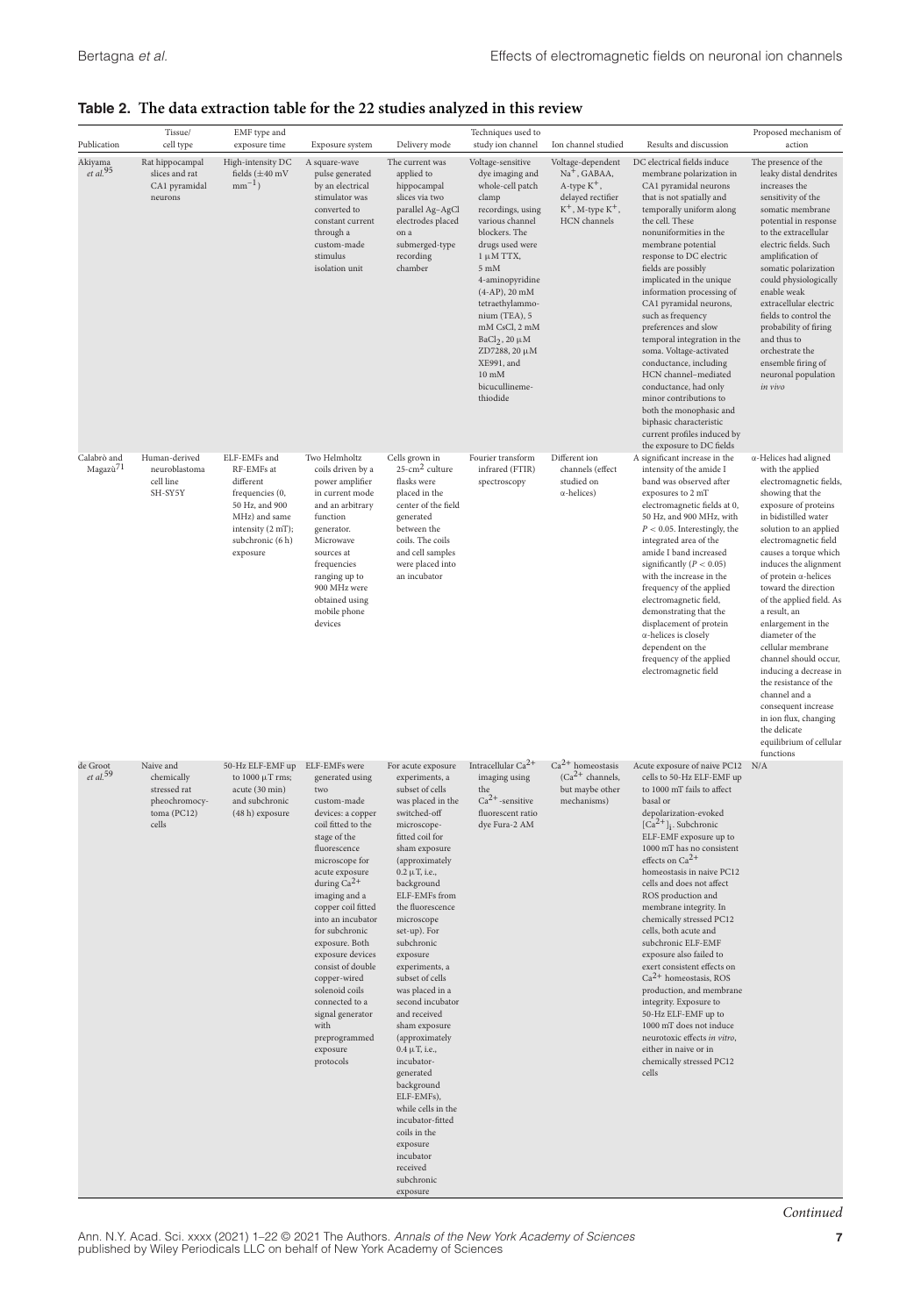| Publication                      | Tissue/<br>cell type                  | EMF type and<br>exposure time                                               | Exposure system                                                                                                                                                                                                                                                                                                                                                                                                                                      | Delivery mode                                                                                                                                                                                                                                                                                                                                          | Techniques used to<br>study ion channel                                                                                                                                                                                                                                             | Ion channel studied                                                                                                                                                            | Results and discussion                                                                                                                                                                                                                                                                                                                                                                                                                                                                                                                                                                                                                                  | Proposed mechanism of<br>action                                                                                                                                                                                                                                                                                                                                                                                                                                                                                                                                                                                                            |
|----------------------------------|---------------------------------------|-----------------------------------------------------------------------------|------------------------------------------------------------------------------------------------------------------------------------------------------------------------------------------------------------------------------------------------------------------------------------------------------------------------------------------------------------------------------------------------------------------------------------------------------|--------------------------------------------------------------------------------------------------------------------------------------------------------------------------------------------------------------------------------------------------------------------------------------------------------------------------------------------------------|-------------------------------------------------------------------------------------------------------------------------------------------------------------------------------------------------------------------------------------------------------------------------------------|--------------------------------------------------------------------------------------------------------------------------------------------------------------------------------|---------------------------------------------------------------------------------------------------------------------------------------------------------------------------------------------------------------------------------------------------------------------------------------------------------------------------------------------------------------------------------------------------------------------------------------------------------------------------------------------------------------------------------------------------------------------------------------------------------------------------------------------------------|--------------------------------------------------------------------------------------------------------------------------------------------------------------------------------------------------------------------------------------------------------------------------------------------------------------------------------------------------------------------------------------------------------------------------------------------------------------------------------------------------------------------------------------------------------------------------------------------------------------------------------------------|
| de Groot<br>et al. <sup>31</sup> | Primary rat cortical<br>cultures      | 50-Hz ELF-EMF up<br>to $1000 \mu T$ ;<br>7-day<br>developmental<br>exposure | <b>EMFs</b> were<br>generated using a<br>custom-made<br>device consisting<br>of double<br>copper-wired<br>solenoid coils<br>fitted into an<br>incubator and<br>connected to a<br>signal generator<br>with<br>preprogramed<br>exposure<br>protocols                                                                                                                                                                                                   | A subset of cells<br>was placed in a<br>second incubator<br>fitted with the<br>same double<br>copper-wired<br>solenoid coils<br>connected to a<br>signal generator<br>and received<br>7-day sham<br>exposure $(0.4 \mu T,$<br>i.e., incubator-<br>generated<br>background<br>ELF-EMFs)                                                                 | Intracellular Ca <sup>2+</sup><br>imaging using<br>the<br>$Ca2+$ -sensitive<br>fluorescent ratio<br>dye Fura-2AM;<br>MEA<br>measurements                                                                                                                                            | $Ca2+ homeostasis$<br>$(Ca^{2+}$ channels,<br>but maybe other<br>mechanisms)                                                                                                   | Basal $\lceil Ca^{2+} \rceil$ ; was not<br>affected by chronic<br>block-pulsed ELF-EMFs up<br>to $1000 \mu T$ . Only at $1000$<br>$\mu$ T, basal [Ca <sup>2+</sup> ] <sub>i</sub> is<br>slightly decreased. Chronic<br>ELF-EMF exposure has<br>only limited<br>(developmental)<br>neurotoxic potential in<br>vitro. The heterogeneity of<br>such primary cultures also<br>results in large biological<br>variation, in particular<br>when studying highly<br>integrated endpoints, such<br>as calcium homeostasis and<br>neuronal activity. It is,<br>therefore, possible that<br>small ELF-EMF-induced<br>effects remained<br>undetected in this study | N/A                                                                                                                                                                                                                                                                                                                                                                                                                                                                                                                                                                                                                                        |
| Duan et al. <sup>58</sup>        | Mouse<br>hippocampus                  | 50-Hz ELF-EMF, 8<br>mT; chronic<br>exposure (28<br>days, 4 h per day)       | Helmholtz coils<br>were connected<br>to a 250 V<br>adjustable<br>transformer and<br>were fixed on a<br>ventilated<br>Perspex box. Two<br>Helmholtz coils,<br>vertical to the<br>ground, were<br>connected in<br>parallel to a 220<br>V AC power<br>supply via the<br>adjustable<br>transformer. The<br>AC current (50<br>Hz) was passed<br>through a pair of<br>coils in the same<br>direction,<br>producing an<br>EMF of $0-15$<br>mT at the center | An<br>EMF-generating<br>device was<br>placed in a room<br>at a controlled<br>temperature.<br>Mice were placed<br>in a<br>well-ventilated<br>Perspex box and<br>were placed in<br>the middle of a<br>pair of coils,<br>which was not in<br>contact with the<br>coils. A<br>nonmagnetic<br>support was used<br>to place the<br>ventilated<br>Perspex box | Intracellular<br>calcium imaging<br>using the<br>$Ca2+$ -sensitive<br>fluorescent ratio<br>dye Fluo-3 AM                                                                                                                                                                            | $Ca2+ homeostasis$<br>$(Ca^{2+}$ channels,<br>but maybe other<br>mechanisms)                                                                                                   | ELF-EMF exposure increased<br>glutamate and GABA<br>release and excessively<br>activated NMDA receptors,<br>increasing the number of<br>NMDA receptor 2B<br>(NR2B) molecules and<br>$[Ca^{2+}]$ <sub>i</sub> in the<br>hippocampus. LSPC<br>treatment did significantly<br>prevent the rise of $[Ca^{2+}]$ <sub>i</sub><br>in mice hippocampus in<br>ELF-EMF + LSPC60 and<br>ELF-EMF + LSPC90<br>groups ( $P < 0.05$ and<br>$P < 0.01$ , respectively)                                                                                                                                                                                                  | ELF-EMF exposure can<br>cause massive release<br>of glutamate and<br>cause the excessive<br>activation of NMDA<br>receptors.<br>Overactivated NMDA<br>receptors can increase<br>the expression of<br>NR2B and $\left[Ca^{2+}\right]_i$ .<br>The high $\lbrack Ca^{2+}\rbrack _i$<br>signal can be<br>transferred to the<br>nucleus by MAPK,<br>causing oxidative<br>damage of the<br>hippocampus and<br>changing the<br>expression of<br>downstream CREB<br>signaling, further<br>damaging the learning<br>and memory of mice                                                                                                              |
| Haghani<br>et al. <sup>43</sup>  | Rat Purkinje<br>cerebellar<br>neurons | 900-MHz pulse<br>EMF; 6 h per day<br>for the entire<br>gestation period     | of the coils<br>To generate the<br>EMF, a cell<br>phone (K750<br>Sony Ericsson)<br>was used as the<br>source of EMF<br>radiation. The<br>cell phone was<br>operated in test<br>mode and was<br>powered through<br>a stabilizer power<br>supply so that the<br>antenna power<br>supply as well as<br>the field intensity<br>was constant                                                                                                              | A cell phone and<br>Plexiglas cage<br>(containing<br>animals) was<br>placed inside a<br>Faraday cage. For<br>maximum<br>radiation, the<br>Plexiglas cage<br>was placed 40 cm<br>away from the<br><b>EMF</b> source                                                                                                                                     | Whole-cell patch<br>clamp recordings<br>in current clamp<br>mode. Purkinje<br>neurons were<br>visualized with a<br>$60 \times$ water<br>immersion<br>objective using<br>Nomarski-type<br>differential<br>interference<br>contrast (DIC)<br>imaging with<br>infrared<br>illumination | General<br>investigation on<br>the electrical<br>properties of the<br>cell (action<br>potentials<br>evoked,<br>repetitive firing<br>properties, and<br>first spike<br>latency) | Prenatal EMF exposure<br>results in altered<br>electrophysiological<br>properties of Purkinje<br>neurons. The most<br>prominent changes<br>included<br>afterhyperpolarization<br>amplitude, spike frequency,<br>half width, and first spike<br>latency. However, these<br>changes may not be severe<br>enough to alter the<br>cerebellum-dependent<br>functional tasks                                                                                                                                                                                                                                                                                  | Increases in action<br>potential half-width<br>in EMF-exposed pups<br>may be a result of high<br>$Ca^{2+}$ entry into<br>Purkinje neurons. It is<br>possible that prenatal<br>EMF exposure raised<br>intracellular $Ca^{2+}$<br>concentrations, which<br>caused an increase in<br>K <sup>+</sup> conductance by<br>$Ca^{2+}$ -dependent K <sup>+</sup><br>channels, which, in<br>turn, leads to the<br>increase in size of<br>AHP and decreased<br>neuronal excitability<br>observed in<br>EMF-exposed pups.<br>An increase in K <sup>+</sup><br>current could be<br>implicated as a cause<br>for prolongation of<br>the refractory period |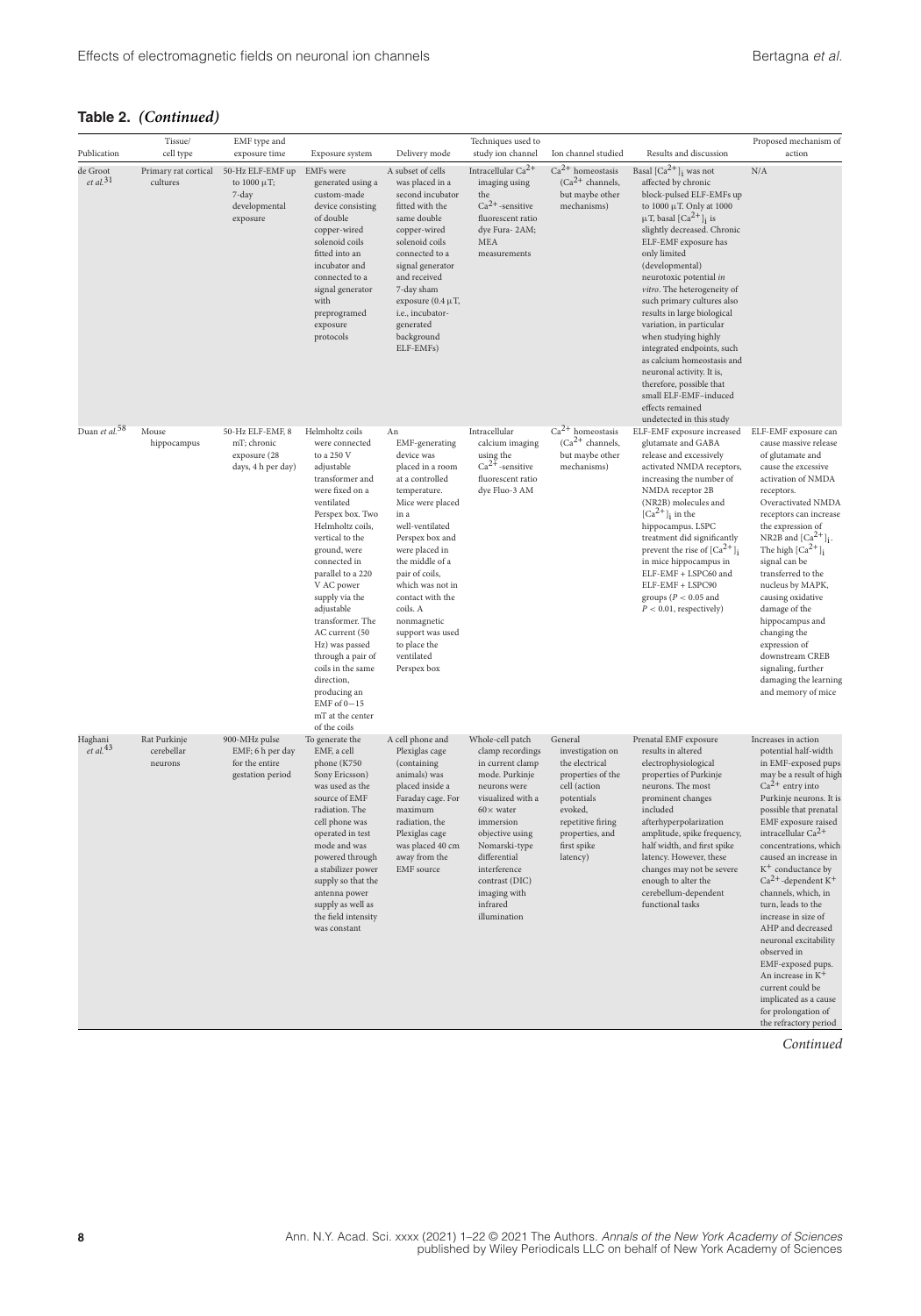| Publication               | Tissue/                                                           | EMF type and                                                                                    |                                                                                                                                                                                                                                                                                                                                                                                                                                                                                                                                            |                                                                                                                                                                                                                                                                                                                                                      | Techniques used to                                                      | Ion channel studied                        | Results and discussion                                                                                                                                                                                                                                                                                                                                                                                                                                                                                                                                                                                                                                                                                                                                                                                        | Proposed mechanism of<br>action                                                                                                                                                                                                                                                                                                                                                                                                                                                                                                                           |
|---------------------------|-------------------------------------------------------------------|-------------------------------------------------------------------------------------------------|--------------------------------------------------------------------------------------------------------------------------------------------------------------------------------------------------------------------------------------------------------------------------------------------------------------------------------------------------------------------------------------------------------------------------------------------------------------------------------------------------------------------------------------------|------------------------------------------------------------------------------------------------------------------------------------------------------------------------------------------------------------------------------------------------------------------------------------------------------------------------------------------------------|-------------------------------------------------------------------------|--------------------------------------------|---------------------------------------------------------------------------------------------------------------------------------------------------------------------------------------------------------------------------------------------------------------------------------------------------------------------------------------------------------------------------------------------------------------------------------------------------------------------------------------------------------------------------------------------------------------------------------------------------------------------------------------------------------------------------------------------------------------------------------------------------------------------------------------------------------------|-----------------------------------------------------------------------------------------------------------------------------------------------------------------------------------------------------------------------------------------------------------------------------------------------------------------------------------------------------------------------------------------------------------------------------------------------------------------------------------------------------------------------------------------------------------|
| He et al. <sup>38</sup>   | cell type<br>Rat cerebellar<br>granular cells                     | exposure time<br>50-Hz ELF-EMF up<br>to 1 mT; acute<br>exposure (10-60<br>min)                  | Exposure system<br>The EMF was<br>generated by a<br>pair of<br>Helmholtz coils<br>placed in<br>opposition to<br>each other. The<br>coils were<br>powered by a<br>generator system<br>that produced<br>the input voltage<br>of the pulse, and<br>the magnetic flux<br>densities could<br>be regulated<br>within the range<br>of 0-1.0 mT. The<br>device was<br>powered by an<br>AC power<br>generator, and<br>the EMF<br>frequency and<br>density were<br>monitored by an<br>EMF sensor that<br>was connected to<br>a digital<br>multimeter | Delivery mode<br>The incubator was<br>kept closed all<br>throughout the<br>EMF or<br>non-EMF<br>experiments to<br>make sure that<br>the conditions<br>were stable. The<br>non-EMF-<br>exposed groups<br>were incubated<br>in the same<br>incubator in<br>which the<br>conditions were<br>the same as for<br>the exposed<br>groups but<br>without EMF | study ion channel<br>Whole-cell patch<br>clamp recordings<br>and siRNAs | Voltage-gated Na <sup>+</sup><br>channels  | The activity of neuronal Na <sup>+</sup><br>channels is significantly<br>increased by ELF-EMF<br>stimulation, although the<br>steady-state inactivation<br>curve of the $\text{Na}_{\text{V}}$ current<br>$(I_{\hbox{Na}})$ in cerebellar GCs did<br>not significantly shift upon<br>exposure to ELF-EMFs.<br>Notably, the effect of<br>ELF-EMFs is mediated by<br>an increase in cPLA2<br>activity, and subsequent<br>changes in intracellular<br>concentration of<br>arachidonic acid (AA) and<br>EP receptor-mediated<br>activation of the<br>cAMP/PKA signaling<br>pathway are involved.<br>Exposure to ELF-EMFs<br>induced similar effects on<br>$I_{\text{Na}}$ in rat cerebellar GCs<br>whether the condition is<br>1-mT stimulation for a<br>short time or 0.4-mT<br>stimulation for a longer<br>time | <b>Exposure to ELF-EMFs</b><br>activates PKA, which<br>then modulates $I_{\text{Na}}$ ,<br>in part, by insertion of<br>new $\text{Na}_{\text{V}}$ channels<br>into the membrane.<br>Exposure of cerebellar<br>GCs to ELF-EMFs<br>influences the activity<br>of PLA2, thus<br>stimulating the<br>production of<br>intracellular AA,<br>which is then<br>converted to PGE2.<br>PGE2 then enters the<br>extracellular space<br>and binds to EP<br>receptors, activating<br>the cAMP/PKA<br>pathway and<br>accounting for the<br>induction of $I_{\text{Na}}$ |
| Kim et al. <sup>41</sup>  | Mouse<br>hippocampus                                              | 835-MHz RF-EMF,<br>with a specific<br>absorption rate<br>$(SAR)$ of 4.0<br>W/kg for 4 weeks     | Wave Exposer V20<br>RF generator                                                                                                                                                                                                                                                                                                                                                                                                                                                                                                           | The cage for<br>RF-EMF<br>exposure was<br>placed in the<br>RF-EMF<br>generator;<br>835-MHz<br>RF-EMF was<br>delivered to the<br>mice from a horn<br>antenna.<br>installed above<br>the mouse cage.<br>The bottom and<br>walls of the cage<br>were covered by<br>ceramic wave<br>absorption                                                           | Western blot                                                            | Voltage-gated $Ca^{2+}$<br>channels        | Pan $Ca^{2+}$ channel expression<br>in hippocampal neurons<br>was significantly decreased<br>after exposure to RF-EMF.<br>However, downregulation<br>of the apoptotic pathway<br>may contribute to the<br>decrease in $Ca^{2+}$ channel<br>expression, and thus lower<br>levels of $Ca^{2+}$ in<br>hippocampal neurons                                                                                                                                                                                                                                                                                                                                                                                                                                                                                        | <b>Exposure to RF-EMFs</b><br>could alter<br>intracellular Ca <sup>2+</sup><br>homeostasis by<br>decreasing $Ca2+$<br>channel expression in<br>the hippocampus,<br>presumably by<br>activating the<br>autophagy pathway,<br>while inhibiting<br>apoptosis as an<br>adaptation process for<br>exposure to 835-MHz<br>RF-EMF                                                                                                                                                                                                                                |
| Kim et al. <sup>42</sup>  | Mouse<br>hypothalamus                                             | RF-EMF of<br>835-MHz (4.0<br>W/kg specific<br>absorption rate<br>(SAR) 5 h/day<br>for 12 weeks) | Wave Exposer V20<br>RF generator                                                                                                                                                                                                                                                                                                                                                                                                                                                                                                           | material<br>The cage for<br>RF-EMF<br>exposure was<br>placed in the<br>RF-EMF<br>generator;<br>835-MHz<br>RF-EMF was<br>delivered to the<br>mice from a horn<br>antenna.<br>installed above<br>the mouse cage.<br>The bottom and<br>walls of the cage<br>were covered by<br>ceramic wave<br>absorption<br>material                                   | Quantitative<br>real-time PCR<br>and western blot                       | Voltage-gated Ca <sup>2+</sup><br>channels | The number and size of<br>synaptic vesicles (SVs)<br>were significantly<br>decreased by exposure to<br>835-MHz RF-EMF (SAR of<br>4.0 W/kg for 5 h/day for 12<br>weeks). Moreover, the<br>number of SVs in the active<br>zone was decreased,<br>suggesting that trafficking<br>of SVs in hypothalamic<br>neurons was affected by<br>RF-EMF exposure. In<br>parallel, synapsin I/II and<br>SYT1, two regulatory<br>factors of SV trafficking,<br>were significantly<br>decreased in hypothalamic<br>presynaptic neurons. The<br>expression of VGCCs was<br>also significantly reduced<br>in the hypothalamus                                                                                                                                                                                                    | The decreased<br>expression of synapsin<br>I/II, SYT1, and<br>VGCCs by RF-EMF<br>exposure may<br>contribute to a<br>decrease in the<br>number and size of<br>the SVs in<br>hypothalamic neurons                                                                                                                                                                                                                                                                                                                                                           |
| Lisi et al. <sup>88</sup> | Mouse pituitary<br>corticotrope-<br>derived<br>AtT20<br>D16VCells | Sinusoidal 50-Hz<br>ELF-EMF with<br>flux density of 2<br>$mT$ (rms)                             | AMF coil,<br>consisting of two<br>turns of 1.2-mm<br>diameter copper<br>wire formed into<br>a circle (radius<br>$1/410$ mm)                                                                                                                                                                                                                                                                                                                                                                                                                | The apparatus was<br>lowered into the<br>incubation<br>chamber by a<br>stereotactic<br>controller and<br>carefully adjusted<br>to be concentric<br>with the center of<br>the visual field                                                                                                                                                            | Cell labeling with<br>fluorescent<br>probes<br>(Indo/SNARF)             | L-type $Ca^{2+}$<br>channel                | Pretreatment with nifedipine,<br>to block AtT20 D16 V cell<br>L-type $Ca^{2+}$ channels,<br>with ELF-EMF exposure,<br>resulted in an impairment<br>of NF-200 expression<br>compared with<br>field-exposed,<br>nifedipine-untreated cells                                                                                                                                                                                                                                                                                                                                                                                                                                                                                                                                                                      | The main target of field<br>exposure in the<br>system is at the level<br>of voltage-gated<br>L-type $Ca^{2+}$ channels                                                                                                                                                                                                                                                                                                                                                                                                                                    |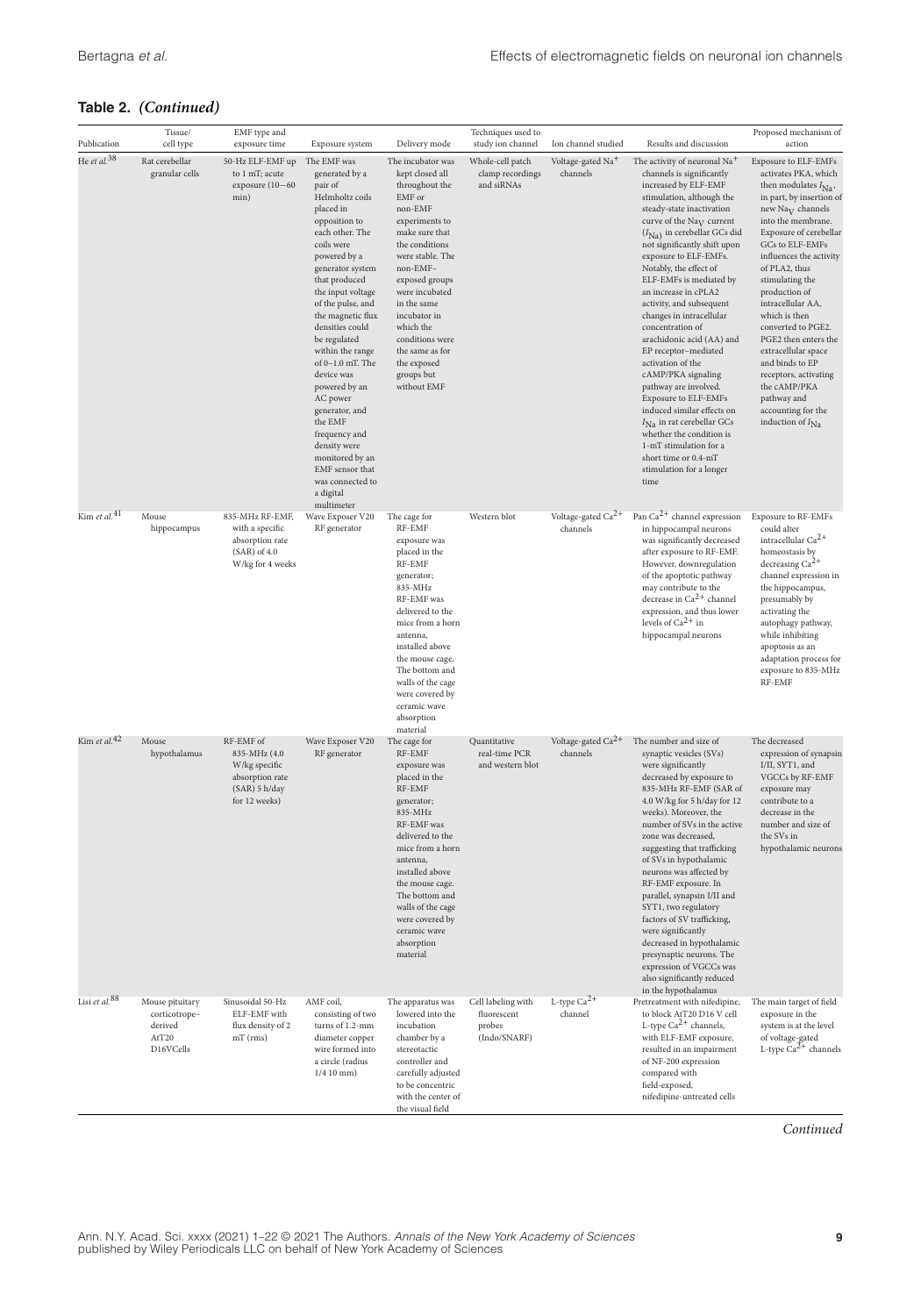|                          | Tissue/                                      | EMF type and                                                                                                                                                                                           |                                                                                                                                                                                                                                                                                                                                                                                                                                                                                                                                       |                                                                                                                                                                                                                                                                                                                             | Techniques used to                                                                                                                                                                                                                                                                                                                                                                                                                                                                                                  |                                                                                                                                                                                                                                                                      |                                                                                                                                                                                                                                                                                                                                                                                                                                                                                                                                                                                                                                                                                                                                                                                                                                                                                                                                                                                                                                                                                                               | Proposed mechanism of                                                                                                                                                                                                                                                                                                                                  |
|--------------------------|----------------------------------------------|--------------------------------------------------------------------------------------------------------------------------------------------------------------------------------------------------------|---------------------------------------------------------------------------------------------------------------------------------------------------------------------------------------------------------------------------------------------------------------------------------------------------------------------------------------------------------------------------------------------------------------------------------------------------------------------------------------------------------------------------------------|-----------------------------------------------------------------------------------------------------------------------------------------------------------------------------------------------------------------------------------------------------------------------------------------------------------------------------|---------------------------------------------------------------------------------------------------------------------------------------------------------------------------------------------------------------------------------------------------------------------------------------------------------------------------------------------------------------------------------------------------------------------------------------------------------------------------------------------------------------------|----------------------------------------------------------------------------------------------------------------------------------------------------------------------------------------------------------------------------------------------------------------------|---------------------------------------------------------------------------------------------------------------------------------------------------------------------------------------------------------------------------------------------------------------------------------------------------------------------------------------------------------------------------------------------------------------------------------------------------------------------------------------------------------------------------------------------------------------------------------------------------------------------------------------------------------------------------------------------------------------------------------------------------------------------------------------------------------------------------------------------------------------------------------------------------------------------------------------------------------------------------------------------------------------------------------------------------------------------------------------------------------------|--------------------------------------------------------------------------------------------------------------------------------------------------------------------------------------------------------------------------------------------------------------------------------------------------------------------------------------------------------|
| Publication              | cell type                                    | exposure time                                                                                                                                                                                          | Exposure system                                                                                                                                                                                                                                                                                                                                                                                                                                                                                                                       | Delivery mode                                                                                                                                                                                                                                                                                                               | study ion channel                                                                                                                                                                                                                                                                                                                                                                                                                                                                                                   | Ion channel studied                                                                                                                                                                                                                                                  | Results and discussion                                                                                                                                                                                                                                                                                                                                                                                                                                                                                                                                                                                                                                                                                                                                                                                                                                                                                                                                                                                                                                                                                        | action                                                                                                                                                                                                                                                                                                                                                 |
| Liu et al. <sup>89</sup> | Rat cerebellar<br>granule cells              | 50-Hz ELF-EMF up<br>to 1 mT; acute<br>exposure (60<br>min)                                                                                                                                             | A 50-Hz magnetic<br>field was<br>generated by a<br>pair of<br>Helmholtz coils<br>placed in<br>opposition to<br>each other. The<br>coils were<br>powered by a<br>generator system<br>that produced<br>sinusoidal input<br>voltage, and the<br>magnetic flux<br>densities could<br>be regulated<br>within the range<br>of $0-1.0$ mT. The<br>device was<br>powered by an<br>AC power<br>generator, and<br>the EMF<br>frequency and<br>density were<br>monitored by an<br>EMF sensor that<br>was connected to<br>a digital<br>multimeter | The incubator was<br>kept closed all<br>throughout the<br>EMF or<br>non-EMF<br>experiments to<br>make sure that<br>the conditions<br>stable. The non-<br>EMF-exposed<br>groups were<br>incubated in the<br>same incubator<br>in which the<br>conditions were<br>the same as for<br>the exposed<br>groups but<br>without EMF | Whole-cell patch<br>clamp<br>recordings.<br>Measurement of<br>intracellular<br>$Ca2+$ level by<br>single-cell Fura-2<br>AM fluorescence                                                                                                                                                                                                                                                                                                                                                                             | Voltage-gated Na <sup>+</sup><br>and $Ca^{2+}$<br>channels                                                                                                                                                                                                           | ELF-EMF exposure<br>significantly increased the<br>Na <sub>V</sub> current $(I_{\text{Na}})$<br>densities by 62.5%.<br>Melatonin (MT; $5 \mu M$ )<br>inhibited the<br>ELF-EMF-induced $I_{\text{Na}}$<br>increase. The Na <sub>V</sub> channel<br>steady-state activation<br>curve was significantly<br>shifted toward<br>hyperpolarization by<br>ELF-EMF stimulation but<br>remained unchanged by<br>MT in cerebellar GCs that<br>were either exposed or not<br>exposed to ELF-EMF. The<br>inhibitory effects of MT on<br>ELF-EMF-induced Na $_{\rm V}$<br>activity was greatly reduced<br>by the calmodulin inhibitor<br>KN93. $Ca^{2+}$ imaging<br>showed that MT did not<br>increase the basal<br>intracellular $Ca^{2+}$ level,<br>but it significantly elevated<br>the intracellular $Ca^{2+}$ level<br>evoked by the high Na <sup>+</sup><br>stimulation in cerebellar<br>GCs that were either<br>exposed or not exposed to<br>ELF-EMF. In the presence<br>of ruthenium red, a<br>ryanodine-sensitive<br>receptor blocker, the<br>MT-induced increase in<br>intracellular $Ca2+$ levels<br>was reduced | MT itself was unable to<br>modify $I_{\text{Na}}$ but might<br>inhibit $I_{\text{Na}}$<br>enhancement<br>resulting from<br>ELF-EMF exposure in<br>cerebellar GCs by<br>increasing the<br>concentration of<br>intracellular $Ca^{2+}$                                                                                                                   |
| Luo et al. $90$          | Cultured rat<br>entorhinal cortex<br>neurons | ELF-EMF exposure<br>(sinusoidal<br>waveform, 50 Hz,<br>1 or 3 mT); 24 h<br>exposure<br>procedure, in<br>which sham or<br>ELF-EMF<br>exposure was<br>applied<br>alternately, 5 min<br>on and 10 min off | The exposure<br>system consisted<br>of two four-coil<br>setups (two coils<br>with 56 and two<br>coils with 50<br>windings), each<br>of which was<br>placed inside a<br>Mu-metal box.<br>The currents in<br>the bifilar coils<br>could be<br>switched<br>between parallel<br>for field exposure<br>and nonparallel<br>for sham control                                                                                                                                                                                                 | Both setups were<br>placed inside a<br>commercial<br>incubator to<br>ensure constant<br>environmental<br>conditions<br>(37 °C, 5% CO <sub>2</sub> ,<br>95% humidity)                                                                                                                                                        | Whole-cell patch<br>clamp<br>recordings.<br>While recording<br>the activity of<br>$Ca2+ channels,$<br>the culture<br>medium was<br>replaced by<br>modified ACSF<br>to change the<br>charge carrier<br>from $Ca^{2+}$ to<br>$Ba2+$ . Then,<br>TTX $(1 \mu M)$ was<br>added to the<br>modified ACSF<br>to block Na <sup>+</sup><br>channels. The<br>pipette was filled<br>with Cs-based<br>internal solution<br>to block K <sup>+</sup><br>channels; $Ca^{2+}$<br>imaging by single<br>cell Fluo-4 AM<br>fluorescence | Low and high<br>voltage-activated<br>$Ca2+ channels.$<br>Mixture of<br>inward currents<br>(mainly<br>reflecting the fast<br>Na <sub>V</sub> currents)<br>and transient and<br>sustained<br>outward currents<br>(mainly<br>reflecting the K <sup>+</sup><br>currents) | ELF-EMF exposure does not<br>influence $Ca^{2+}$ currents or<br>the activation dynamics of<br>both low and high<br>voltage-activated Ca <sup>2+</sup><br>channels, but influences<br>the intracellular $Ca^{2+}$<br>dynamics of cultured EC<br>neurons via a Ca <sup>2+</sup><br>channel-independent<br>mechanism                                                                                                                                                                                                                                                                                                                                                                                                                                                                                                                                                                                                                                                                                                                                                                                             | ELF-EMFs affect the<br>$Ca2+$ dynamics via an<br>intracellular $Ca^{2+}$<br>store-dependent<br>process. Indeed, the<br>$Ca2+$ dynamics can<br>be tightly controlled<br>by intracellular Ca <sup>2+</sup><br>stores primarily via<br>the two secondary<br>processes of $Ca^{2+}$<br>release from<br>intracellular stores<br>and/or subsequent<br>uptake |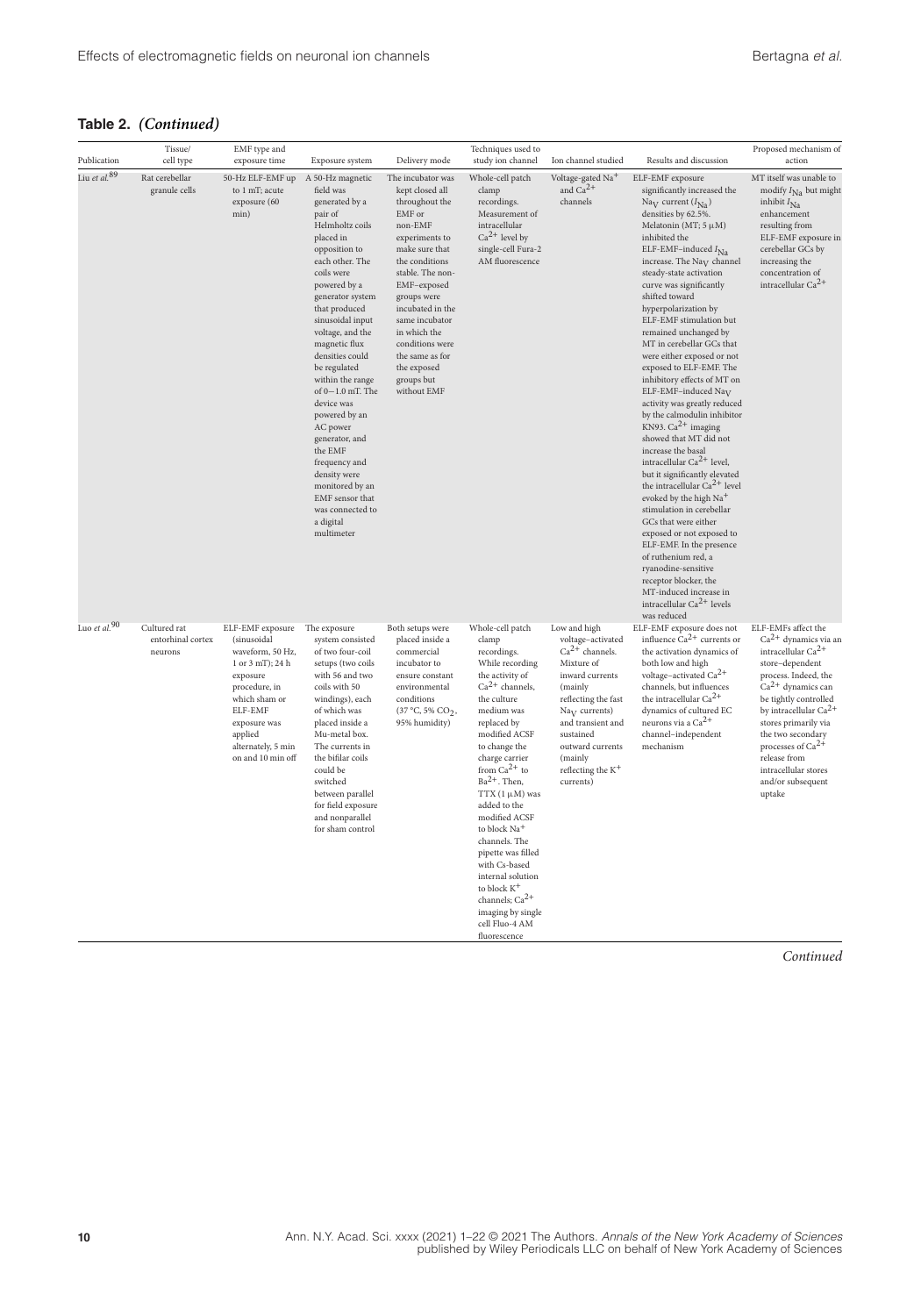| Publication                          | Tissue/<br>cell type                            | EMF type and<br>exposure time                                                                                | Exposure system                                                                                                                                                                                                                                                                                                                                                                                                                                                                                                                                       | Delivery mode                                                                                                                                                         | Techniques used to<br>study ion channel                                                                                                                        | Ion channel studied                                                                                        | Results and discussion                                                                                                                                                                                                                                                                                                                                                                                                                                                                                                                                                                                                                                                                                                         | Proposed mechanism of<br>action                                                                                                                                                                                                                                                                                                                                                                                                                                                                                   |
|--------------------------------------|-------------------------------------------------|--------------------------------------------------------------------------------------------------------------|-------------------------------------------------------------------------------------------------------------------------------------------------------------------------------------------------------------------------------------------------------------------------------------------------------------------------------------------------------------------------------------------------------------------------------------------------------------------------------------------------------------------------------------------------------|-----------------------------------------------------------------------------------------------------------------------------------------------------------------------|----------------------------------------------------------------------------------------------------------------------------------------------------------------|------------------------------------------------------------------------------------------------------------|--------------------------------------------------------------------------------------------------------------------------------------------------------------------------------------------------------------------------------------------------------------------------------------------------------------------------------------------------------------------------------------------------------------------------------------------------------------------------------------------------------------------------------------------------------------------------------------------------------------------------------------------------------------------------------------------------------------------------------|-------------------------------------------------------------------------------------------------------------------------------------------------------------------------------------------------------------------------------------------------------------------------------------------------------------------------------------------------------------------------------------------------------------------------------------------------------------------------------------------------------------------|
| Marchionni<br>$et$ al. <sup>39</sup> | Rat dorsal root<br>ganglion isolated<br>neurons | $125 \mu T$ (rms)<br>50-Hz ELF-EMF,<br>900-MHz<br>RF-EMF;<br>experimental<br>exposure (acute)                | The experimental<br>chamber was<br>encircled with a<br>Helmholtz device<br>using coils made<br>of isolated<br>copper wire, each<br>field intensity<br>being calibrated.<br>The exposure<br>system used for<br>RF-EMF was<br>based on a<br>coplanar<br>waveguide<br>(CPW), an open<br>propagating<br>structure with a<br>dielectric<br>substrate on<br>which three<br>metallic strips<br>are deposited.<br>Choosing glass as<br>the dielectric<br>substrate, it was<br>possible to<br>design a system<br>suitable to<br>replace the<br>microscope head | The different EMFs<br>were<br>continuously<br>exposed to the<br>cell under<br>observation on<br>the inverted<br>microscope head<br>stage                              | Patch clamp<br>recordings<br>(current-clamp<br>and<br>single-channel<br>recording<br>techniques)<br>using TEA and<br>4-AP to isolate<br>single ion<br>currents | L-type $Ca^{2+}$ ,<br>delayed rectifier<br>$(DR) K+$ , and<br>$Ca2+$ -activated<br>$K^+$ (KCa)<br>channels | The firing rate of rat sensory<br>neurons can be modified<br>by 50/60-Hz magnetic<br>fields but not by low level<br>900-MHz fields. The action<br>of the 50/60-Hz magnetic<br>fields is biphasic. The fields<br>do not affect action<br>potentials but influence the<br>gating dynamics and the<br>meantime open probability<br>of ion channels. RF-EMF,<br>inducing an SAR of 1 W/kg<br>in the biological specimen,<br>does not interact, either<br>directly or indirectly, with<br>ionic membrane<br>permeability. Conversely,<br>ELF-EMF modulates the<br>currents flowing through at<br>least two ionic channels:<br>high-threshold $Ca^{2+}$<br>channel and one of the<br>$Ca^{2+}$ -activated K <sup>+</sup><br>channels | The behavior of action<br>potential repetitive<br>firing under the<br>influence of the<br>ELF-EMF could be<br>explained by the<br>potentiation of $\mathrm{Ca}^{2+}$<br>and alteration of the<br>ionic permeability of<br>the KCa channel. The<br>effect of the field on<br>$Ca2+ current is$<br>probably mediated by<br>the action on the<br>membrane surface<br>charges                                                                                                                                         |
| Maskey<br>$et al.$ <sup>53</sup>     | Mouse<br>hippocampus                            | 835-MHz RF-EMF,<br>with a specific<br>absorption rate<br>$(SAR)$ of 4.0<br>W/kg for 4 weeks<br>(5 h per day) | stage<br>Wave Exposer V20<br>emitting 835<br>MHz equivalent<br>to the Korean<br>Code Division<br>Multiple Access<br>(CDMA) mobile<br>phone frequency.<br>SAR was<br>controlled from<br>1.6 to 4.0 W/kg.<br>Waves were<br>generated and<br>amplified in an<br>electronic unit<br>and eventually<br>were radiated by<br>a pyramidal<br>rectangular horn<br>antenna<br>connected by a<br>waveguide to<br>coaxial transition                                                                                                                              | The entire body of<br>mice was<br>exposed to 835<br>MHz radiation<br>for 1 month with<br>average SAR of<br>1.6 W/kg by<br>using the Wave<br>Exposer V20<br>instrument | Immunoreactivity<br>(IR) analysis                                                                                                                              | $Ca2+ homeostasis$<br>study on CaBP                                                                        | Loss of dendritic arborization<br>was noted with the CaBP in<br>the cornu ammonis areas<br>as well as a decrease in<br>staining intensity of the<br>granule cells in the dentate<br>gyrus after exposure, while<br>no loss was observed in the<br>ginseng-treated group. A<br>significant difference in the<br>relative mean density was<br>noted between the control<br>and exposed groups but<br>was nonsignificant in the<br>ginseng-treated group                                                                                                                                                                                                                                                                          | A decrease in CaBP IR<br>with changes in the<br>neuronal staining as<br>observed in the<br>exposed group would<br>affect the<br>hippocampal<br>presynaptic circuit by<br>alteration of the Ca <sup>2</sup><br>concentration, which<br>could be prevented by<br>ginseng. Hence,<br>ginseng could act as a<br>radioprotective agent<br>against EMF<br>exposure,<br>contributing to the<br>maintenance of $Ca2+$<br>homeostasis by<br>preventing<br>impairment of<br>intracellular Ca <sup>2+</sup><br>levels in the |
| Morabito<br>et al.60                 | Rat pheochromocy-<br>toma (PC12)<br>cells       | 50-Hz ELF-EMF up<br>to 1 mT; acute<br>$(30 \text{ min})$ and<br>chronic (7 days)<br>exposure                 | The<br>electromagnetic<br>fields were<br>generated by two<br>different devices:<br>a solenoid for<br>chronic exposure<br>and a pair of<br>Helmholtz coils<br>for acute<br>exposure                                                                                                                                                                                                                                                                                                                                                                    | Cells were cultured<br>in plastic dishes<br>transparent to<br>the ELF-EMF                                                                                             | Spectrofluorimetric<br>determination of<br>basal $[Ca^{2+}]$                                                                                                   | $Ca2+ homeostasis$<br>(not better<br>specified)                                                            | The chronic ELF-EMF<br>exposure did not appear to<br>significantly affect the<br>biological response<br>(proliferation and<br>neurogenesis). However,<br>during the acute ELF-EMF<br>exposure (30 min) of<br>undifferentiated PC12 cells.<br>there were increased ROS<br>levels and decreased<br>catalase activity, that,<br>conversely, were increased<br>after chronic exposure.<br>Acute exposure affected the<br>spontaneous intracellular<br>$Ca2+$ variations in<br>undifferentiated cells, in<br>which basal intracellular<br>$Ca2+$ increased after<br>chronic exposure. Acute<br>exposure affected cell<br>response to a depolarizing<br>agent, while basal<br>membrane potential was<br>not changed                  | hippocampus<br>ROS and $Ca2+$ could be<br>the primary cellular<br>causes of<br>ELF-EMF-induced<br>effects on biological<br>systems                                                                                                                                                                                                                                                                                                                                                                                |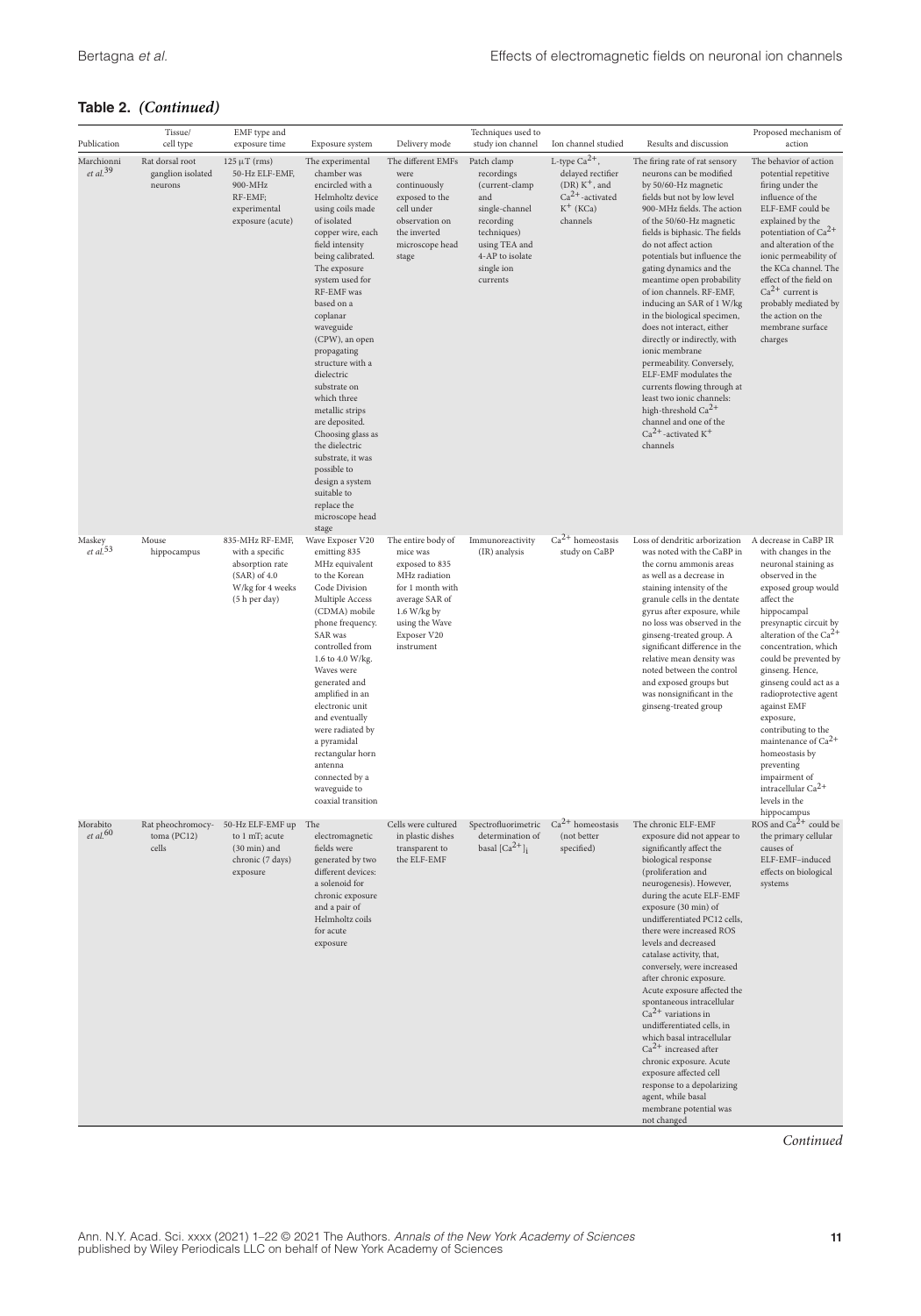|                                 | Tissue/                                                         | EMF type and                                                                                                                                                                                         |                                                                                                                                                                                                                                                                                                                                 |                                                                                                                                                                                                                                           | Techniques used to                                                                                                                                                                                                                                                                                                                                      |                                                                                                                                       |                                                                                                                                                                                                                                                                                                                                                                                                                                                                      | Proposed mechanism of                                                                                                                                                                                                                                                                                                                                                                                                                                                                                                                                            |
|---------------------------------|-----------------------------------------------------------------|------------------------------------------------------------------------------------------------------------------------------------------------------------------------------------------------------|---------------------------------------------------------------------------------------------------------------------------------------------------------------------------------------------------------------------------------------------------------------------------------------------------------------------------------|-------------------------------------------------------------------------------------------------------------------------------------------------------------------------------------------------------------------------------------------|---------------------------------------------------------------------------------------------------------------------------------------------------------------------------------------------------------------------------------------------------------------------------------------------------------------------------------------------------------|---------------------------------------------------------------------------------------------------------------------------------------|----------------------------------------------------------------------------------------------------------------------------------------------------------------------------------------------------------------------------------------------------------------------------------------------------------------------------------------------------------------------------------------------------------------------------------------------------------------------|------------------------------------------------------------------------------------------------------------------------------------------------------------------------------------------------------------------------------------------------------------------------------------------------------------------------------------------------------------------------------------------------------------------------------------------------------------------------------------------------------------------------------------------------------------------|
| Publication                     | cell type                                                       | exposure time                                                                                                                                                                                        | Exposure system                                                                                                                                                                                                                                                                                                                 | Delivery mode                                                                                                                                                                                                                             | study ion channel                                                                                                                                                                                                                                                                                                                                       | Ion channel studied                                                                                                                   | Results and discussion                                                                                                                                                                                                                                                                                                                                                                                                                                               | action                                                                                                                                                                                                                                                                                                                                                                                                                                                                                                                                                           |
| Platano<br>et al. $^{44}$       | Primary cultured<br>rat cortical<br>neurons                     | 900-Hz RF-EMF;<br>acute exposure<br>$(1-3$ periods of<br>90 s); specific<br>absorption rates<br>(SARs) were 2<br>W/kg for<br>continuous wave<br>$(CW)$ and 2<br>W/kg for<br>GSM-modulated<br>signals | The exposure<br>system is an open<br>propagating<br>structure<br>consisting of a<br>CPW. The upper<br>side of the<br>dielectric<br>substrate (glass)<br>was plated by<br>three thin<br>conductive gold<br>layers in a way to<br>leave two<br>windows for the<br>visualization of<br>the cell culture<br>under the<br>microscope | The Petri dish was<br>maintained in<br>the center of the<br>exposure system<br>by using a 3-mm<br>polystyrene mask                                                                                                                        | Whole-cell patch<br>clamp recordings<br>using $Ba^{2+}$ as<br>ion carrier to<br>avoid $Ca^{2+}$<br>-dependent<br>inactivation of<br>the currents, and<br>with TEA and<br>TTX in the<br>external solution.<br>CdCl <sub>2</sub> (200 mM;<br>a specific blocker<br>of VGCCs) was<br>added to the<br>external solution<br>at the end of the<br>experiments | Voltage-gated Ca <sup>2+</sup><br>channels                                                                                            | $Ba2+$ currents through<br>VGCCs in rat cortical<br>neurons are not affected by<br>single or multiple (two or<br>three) acute exposures to<br>either CW-(2 W/kg) or<br>GSM-modulated (2 W/kg<br>time average value)<br>900-MHz RF-EMFs                                                                                                                                                                                                                               | N/A                                                                                                                                                                                                                                                                                                                                                                                                                                                                                                                                                              |
| Prina-Mello<br>et al. $47$      | Primary cultured<br>rat cortical<br>neurons                     | Strong SMFs up to<br>5 T and different<br>static magnetic<br>field strengths<br>(0.1, 0.5, 0.75,<br>and 1 T); acute (2<br>min) exposure                                                              | Exposures to static<br>magnetic fields<br>were conducted<br>using a<br>superconducting<br>solenoid with a<br>wide, open,<br>circular bore and<br>equipped with<br>dedicated<br>software for<br>real-time<br>measurement of<br>the magnetic<br>field                                                                             | The primary<br>cultured cortical<br>neurons (PCNs)<br>were exposed to<br>one of six<br>different static<br>magnetic field<br>strengths, (0.1,<br>0.5, 0.75, 1, 2,<br>and 5 T), for an<br>exposure time of<br>1 <sub>h</sub>               | $Ca2+$ imaging by<br>single-cell Fura-2<br>AM fluorescence                                                                                                                                                                                                                                                                                              | Voltage-gated Ca <sup>2+</sup><br>channels                                                                                            | When cells were exposed to a<br>static magnetic field<br>strength of 0.75 T, the<br>resting $Ca^{2+}$ concentration<br>was significantly increased<br>and this may account for<br>the increase in ERK activity<br>induced by 0.75 T since<br>mitogen-activated protein<br>kinase (MAPK) activation<br>has a $Ca^{2+}$ -dependent<br>component. By contrast,<br>magnetic stimulation (0.75<br>T) resulted in reduced<br>$Ca2+$ influx following KCl<br>depolarization | In neurons, there are<br>additional ion<br>currents associated<br>with signal<br>transmission.<br>Typically, these are in<br>the range of $1-20$ pA.<br>If these relate to a<br>single ion channel,<br>local current densities<br>as great as 10 A/cm <sup>2</sup><br>are present. Magnetic<br>field-induced shifts of<br>rest potential are,<br>therefore, to be<br>expected and it is<br>likely that they will<br>influence the signaling<br>pathways. A static<br>magnetic field alters<br>the activation kinetics<br>of voltage-dependent<br>$Ca2+ channels$ |
| Prucha<br>et al. <sup>109</sup> | Rat F11 cells<br>derived from<br>dorsal root<br>ganglia neurons | LF-EMF;<br>short-term<br>(<180 s)<br>exposure                                                                                                                                                        | LF-EMF generated<br>by three different<br>medical devices:<br><b>VAS-07</b><br>STRONG,<br>SALUTER<br>MOTI, and<br>DIPOL SETA-D,<br>$I-100.$                                                                                                                                                                                     | Not specified                                                                                                                                                                                                                             | Whole-cell patch<br>clamp recordings<br>and $Ca^{2+}$<br>imaging by single<br>cell Fura-2 AM<br>fluorescence                                                                                                                                                                                                                                            | Voltage-gated $Ca2+$<br>channels and<br>inward currents,<br>typical for<br>voltage-gated<br>$\mathrm{Na}^+$ channels                  | Repetitive electromagnetic<br>stimulation has acute<br>effects on $Ca^{2+}$ responses<br>in model peripheral<br>sensory neurons.<br>Short-term exposure of<br>naive F11 cells to LF-EMF<br>reduces $Ca^{2+}$ transients in<br>response to bradykinin and<br>demonstrates a<br>potentiating effect of<br>LF-EMF on the<br>spontaneous activity of F11<br>cells under two different<br>conditions                                                                      | <b>Bradykinin stimulates</b><br>the hydrolysis of<br>phosphatidylinositol<br>4,5-bisphosphate. This<br>membrane<br>phospholipid is a<br>necessary cofactor<br>whose requirement is<br>clearly established for<br>many ion channels,<br>receptors, and<br>transporters                                                                                                                                                                                                                                                                                            |
| Shen et al. <sup>46</sup>       | Rat trigeminal root<br>ganglion neurons                         | 125-mT SMF; acute<br>(15 min)<br>exposure                                                                                                                                                            | The SMF exposure<br>device was<br>designed by an<br>electromagnetic<br>design software.<br>The U-shaped<br>device has two 60<br>$\text{mm} \times 60 \text{ mm}$<br>square NdFeB<br>magnets covered<br>by polar caps and<br>connected by a<br>steel yoke                                                                        | In the course of<br>SMF exposure, a<br>35-mm cell<br>culture dish was<br>placed on a<br>plastic base to<br>reach the<br>position at the<br>vertical and<br>horizontal<br>centers of the<br>50-mm-wide air<br>gaps between the<br>two caps | Whole-cell patch<br>clamp recordings<br>using 4-AP and<br>TEA to pharma-<br>cologically select<br>the different<br>${\tt channels}$                                                                                                                                                                                                                     | Voltage-gated K <sup>+</sup><br>channels: fast<br>inactivating<br>transient (IK, A)<br>and dominant-<br>sustained (IK, V)<br>channels | 125-mT SMF showed no<br>effect on the peak current<br>density and I-V<br>relationship of IK, A, and<br>IK, V activation, but<br>changes were found in the<br>inactivation kinetics of<br>both types of VGPCs<br>between the SMF exposure<br>and control groups                                                                                                                                                                                                       | A biological membrane<br>would be deformed in<br>an SMF and the ion<br>channels on the<br>membrane would be<br>affected. The<br>alterations of ion<br>channel activity<br>caused by SMF<br>exposure are indirect.<br>The primary effect of<br>magnetic fields is to<br>induce rotation and<br>reorientation of the<br>membrane lipid<br>molecules and such<br>reorientation could<br>affect conformational<br>changes of ion<br>channels                                                                                                                         |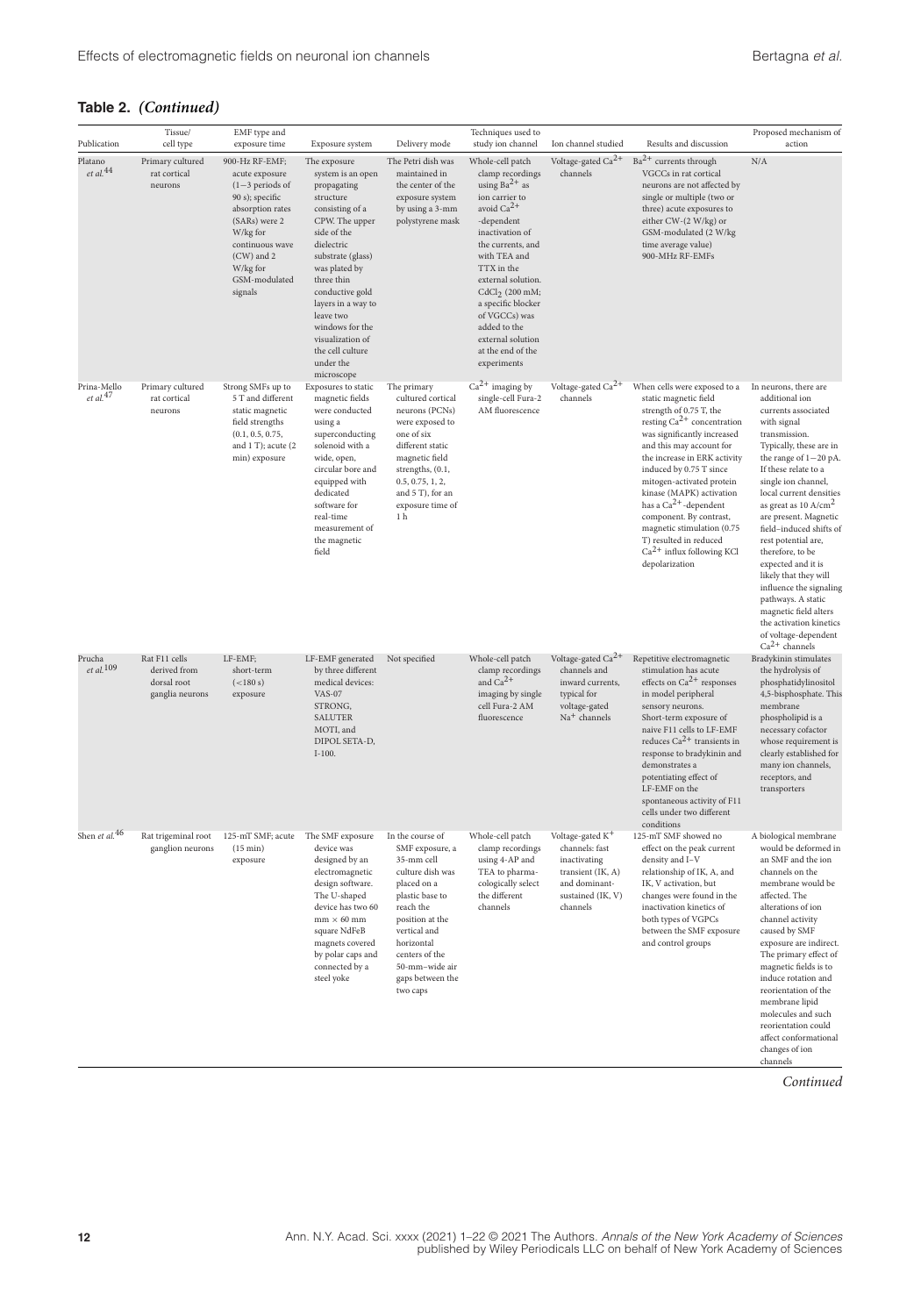| Publication              | Tissue/<br>cell type                                       | EMF type and<br>exposure time                                      | Exposure system                                                                                                                                                                                                                                                                                            | Delivery mode                                                                                                | Techniques used to<br>study ion channel                                                                                                                                                                               | Ion channel studied                             | Results and discussion                                                                                                                                                                                                                                                                                                         | Proposed mechanism of<br>action                                                                                                                                                                                                                                       |
|--------------------------|------------------------------------------------------------|--------------------------------------------------------------------|------------------------------------------------------------------------------------------------------------------------------------------------------------------------------------------------------------------------------------------------------------------------------------------------------------|--------------------------------------------------------------------------------------------------------------|-----------------------------------------------------------------------------------------------------------------------------------------------------------------------------------------------------------------------|-------------------------------------------------|--------------------------------------------------------------------------------------------------------------------------------------------------------------------------------------------------------------------------------------------------------------------------------------------------------------------------------|-----------------------------------------------------------------------------------------------------------------------------------------------------------------------------------------------------------------------------------------------------------------------|
| Sun et al. <sup>40</sup> | Mouse medial<br>nucleus of the<br>trapezoid body<br>(MNTB) | 50-Hz ELF-EMF up<br>to 1 mT: chronic<br>exposure $(8-10)$<br>days) | A 50-Hz magnetic<br>field was<br>generated by a<br>pair of<br>Helmholtz coils<br>powered by a<br>generator system<br>producing the<br>input pulse. The<br>magnetic flux<br>densities were<br>adjusted to 1 mT<br>and monitored<br>by an<br>electromagnetic<br>field sensor with<br>a digital<br>multimeter | The ELF-EMF<br>exposure group<br>was raised in the<br>electromagnetic<br>field from the<br>day of birth (p0) | Whole-cell patch<br>clamp recordings<br>where kynurenic<br>acid (KYN) was<br>added to the bath<br>solution to<br>relieve AMPA<br>receptor<br>saturation and<br>desensitization:<br>western blots and<br>real-time PCR | $Ca2+ channels$<br>(P/Q, N, and R)<br>subtypes) | ELF-EMF facilitates all forms<br>of endocytosis and<br>potentiates PTP.<br>Furthermore, the enhanced<br>expression of $Ca^{2+}$<br>channels at the presynaptic<br>nerve terminal, especially<br>the P/Q type, increases<br>$Ca2+$ influx upon<br>stimulation and facilitates<br>vesicle endocytosis and<br>synaptic plasticity | Enhanced expression of<br>$Ca2+$ channels at the<br>presynaptic nerve<br>terminal, mostly the<br>P/Q subtype, accounts<br>for the increased<br>$Ca^{2+}$ influx upon<br>stimulation,<br>facilitating vesicle<br>endocytosis and<br>synaptic plasticity                |
| Yin et al. $52$          | Primary cultured<br>rat hippocampal<br>neurons             | 50-Hz ELF-EMF up<br>to 8 mT; acute<br>exposure (90<br>min)         | The<br>electromagnetic<br>field was<br>generated with a<br>pair of<br>Helmholtz coils<br>of 400 turns. A<br>pair of parallel<br>Helmholtz coils.<br>parallel to the<br>ground, was<br>connected to a<br>220 V AC power<br>supply via an<br>adjustable<br>transformer                                       | Cell culture plates<br>were exposed to<br>ELF-EMF (50<br>Hz, 8 mT) for 90<br>min in the<br>experiments       | Intracellular Ca <sup>2+</sup><br>imaging by<br>Fluo-3 AM                                                                                                                                                             | $Ca2+ homeostasis$<br>(not better<br>specified) | The ELF-EMF group showed<br>a significant increase in the<br>level of $Ca^{2+}$ compared<br>with the control group<br>$(P < 0.01)$ . The LSPC<br>group (10 mg/mL)<br>significantly decreased the<br>$Ca2+$ level compared with<br>the ELF-EMF group<br>(P < 0.01)                                                              | Elevation of $Ca^{2+}$ levels<br>in the ELF-EMF<br>group led to<br>destabilization of the<br>neuronal cells'<br>structure and<br>increased excitability,<br>further leading to the<br>activation of nNOS.<br>which caused cell<br>damage and<br>eventually cell death |

Note: For each paper, tissue/cell type, EMF type, type of exposure, delivery mode, studied ion channel, results, and proposed mechanism for EMF action are summarized.

channel currents, among which the most commonly used were the sodium channel blocker tetrodotoxin (TTX) and the potassium channel blockers 4 aminopyridine (4-AP) and tetraethylammonium (TEA). The first is a potent neurotoxin derived from pufferfish that binds the pore domain (PD) of fast VGSCs, blocking sodium conductance.<sup>67</sup> The second is a relatively selective blocker of members of the  $K_v1$  (Shaker, KCNA) family of voltagegated potassium channels (VGPCs),<sup>68</sup> which have interestingly been reported to directly potentiate ion conduction through voltage-gated calcium channels (VGCCs).<sup>69</sup> The third is thought to physically enter the pore of VGPCs and KCa channels, blocking potassium conductance.<sup>70</sup>

Fifty-two percent of papers also measured changes in intracellular calcium levels using various methodologies, including single-cell Fura-2 AM (54%), Fluo-3 AM (18%), and Fluo-4 AM (18%), and fluorescence cell labeling with fluorescent probes (Indo/SNARF) (9%). In addition to this, 14% and 9% of studies evaluated the impact of EMFs on ion channel expression using western blots and quantitative RT-PCR, respectively. Finally, an isolated study used short interfering RNA (siRNA) to target ion channels, while the other one used Fourier transform infrared spectroscopy to assess the effect of EMF exposure on the  $\alpha$ -helices of ion channels (Fig. 3).

#### *Experimental results*

The most commonly recorded effect evoked by ELF-EMFs in neurons was an increase in the basal calcium concentration (reported in 42% of papers focusing on these types of fields). Nonetheless, the results of acute ELF-EMF exposure appear to be diverse. In addition to a rise in intracellular calcium concentration, altered gating dynamics of highthreshold calcium channels and calcium-activated potassium channels as well as increased activity and insertion in the membrane of  $Na<sup>+</sup>$  channels were described. On the other hand, two papers reported a lack of effects on both the calcium homeostasis and the electrophysiological properties of the cell under this condition. However, under chronic exposure, all the papers reported an increase in the intracellular calcium levels at intensities greater than  $1000 \mu$ T, along with increases in the gene and protein expression of transmembrane calcium channels.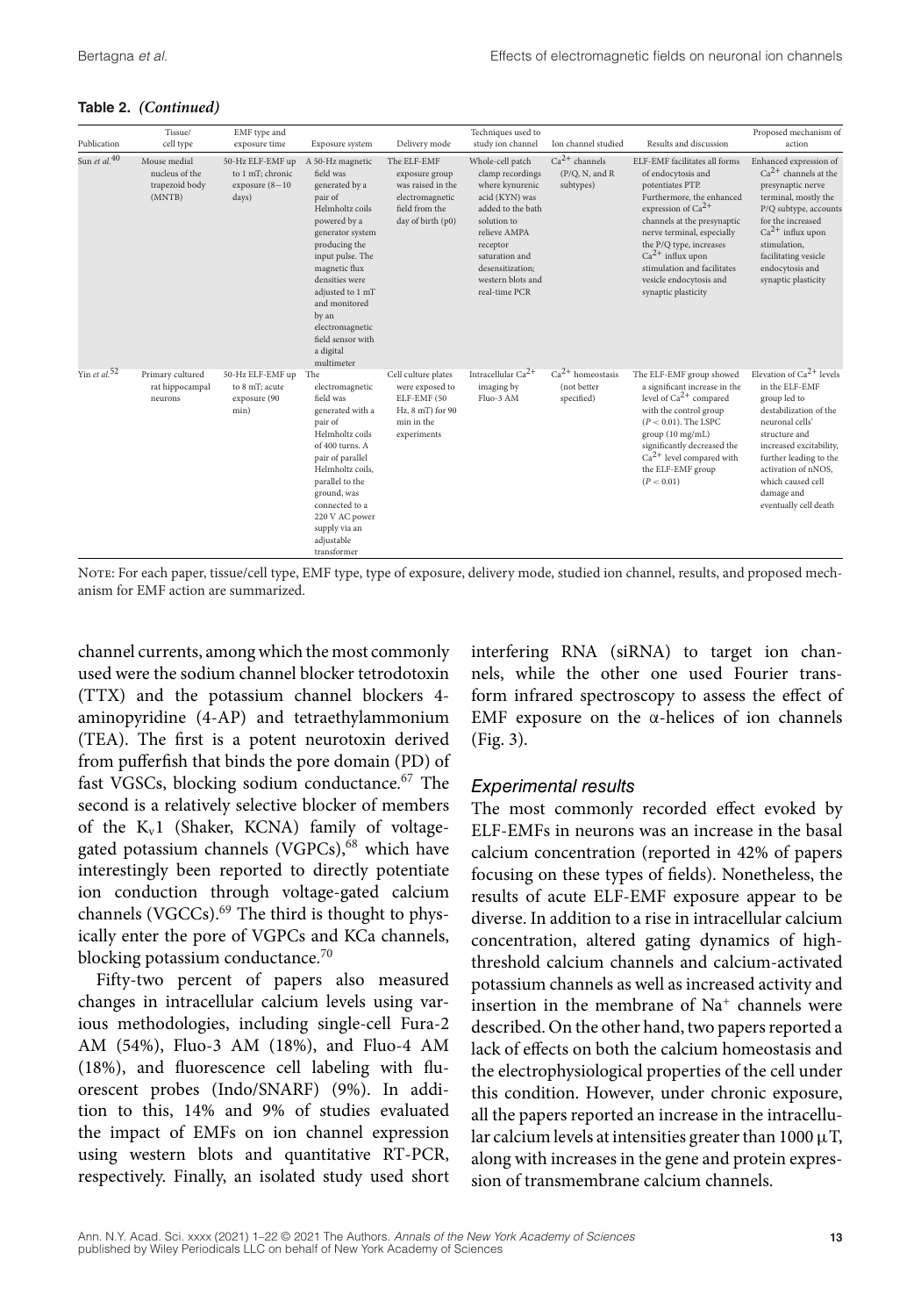

**Figure 2. Different types of EMFs employed in the 22 studies analyzed in this review. Fields of similar frequencies have been grouped in the same category.**

Acute exposure to RF-EMFs does not appear to exert a significant effect according to the two papers focusing on this type of exposure. However, under chronic exposure, 60% of studies reported a decrease in calcium channel expression and one study reported effects on the electrophysiological properties of neurons, such as altered afterhyperpolarization amplitude, spike frequency, half width, and first spike frequency.

A single study on direct current fields (DCFs) showed membrane polarization in hippocampal CA1 pyramidal neurons subsequent to DCF exposure that was, however, independent of any alteration in the dynamics of VGCs. This paper, as the ones investigating the role of SMFs, has been included since the electric and magnetic components are never totally separable (although in these cases the magnetic component of the field is likely to be negligible due to the constant magnetic flux generated by the DC). Acute exposure to SMFs is reported to have effects on both the inactivation kinetics of VGPCs and the intracellular basal calcium level. Finally, one other study<sup>71</sup> established a direct proportionality between the frequency of EMFs used (ELF-EMFs and RF-EMFs) and the displacement of protein α-helices of different ion channels.

#### **Discussion**

Biological effects of EMFs are widely reported in the literature, and extreme low frequencies in particular have been shown to have many effects, including changes in VGC conductance and neurotransmitter expression.

The effects of EMFs on VGCs are important due to the key role of these transmembrane proteins in physiological processes in the cell and particularly in the CNS, where they are at the center of the regulation of a myriad of neurophysiological processes, ranging from the generation of action potentials (APs) to synaptic transmission.<sup>72</sup> These transmembrane proteins are highly conserved throughout diverse biological kingdoms<sup>73</sup> and all share a similar structure, consisting of a variable number of subunits arranged to form a pore through which ions can travel in the direction of different electrochemical gradients.<sup>74</sup> The functionality of these VGCs is mediated by the VSD, a specialized region of the protein that is rich in charged residues and can trigger a conformational change in the channel, modulating its entire configuration.75,76 Properties central to the functionality of VGCs are ion selectivity and ion conductance.<sup>77</sup> Ion selectivity is key to the specificity of each VGC family and is regulated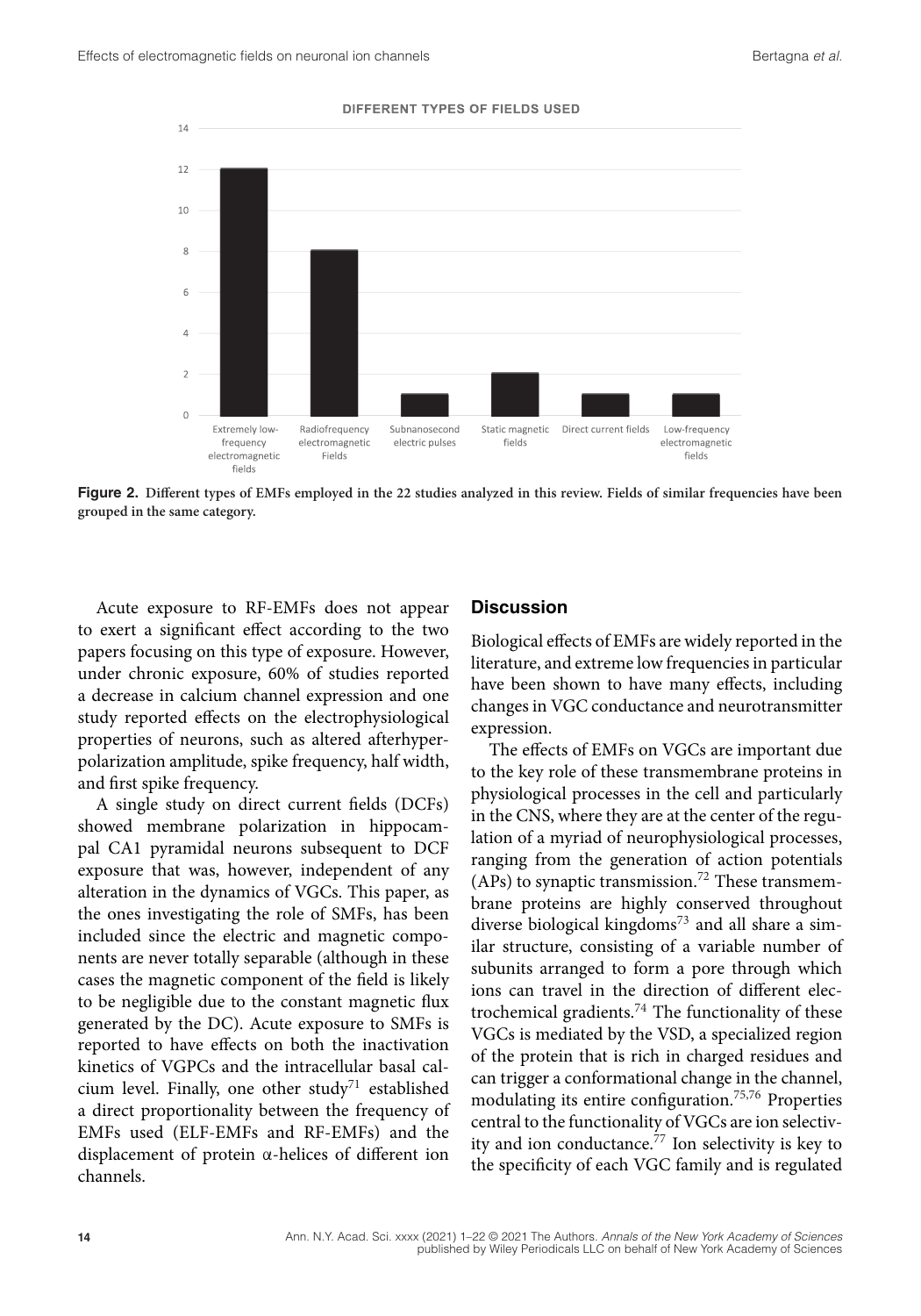

**Experimental Techniques Used** 

**Figure 3. Instances of experimental techniques used in the reviewed studies that were employed to either directly or indirectly assess the effects of EMF exposure on ion channels. Techniques using similar principles and materials were put into the same group.**

by a portion of the protein known as the selectivity filter, embedded in the upper extracellular side of the PD. This selectivity filter discriminates between different ions based on their diameter (of a few angstroms) and charge.78 Ion conductance reflects, on the other hand, the inverse of channel resistance to ion flow, or in other words the number of ions that the VGCs translocate in a specific period of time. Different VGCs belonging to the same family can have the same selectivity but greatly differ in their conductance.<sup>79</sup> A great diversity of VGCs exist but three main families can be identified on the basis of their distinct selectivity for a particular permeant ion. First, VGSCs are responsible for the initiation of APs in excitable cells, such as neurons,<sup>70</sup> and represent a common target for the therapy of epilepsy and many neurodegenerative diseases.<sup>80,81</sup> Second, VGPCs are extremely important in shaping APs, where they are responsible for membrane's repolarization, and in the general modulation of neuronal excitability.77 Their essential role is testified to by the existence of numerous channelopathies<sup>79</sup> in which a mutation in the genes encoding for structural subunits of these channel complexes is enough to cause severe conditions, ranging from epilepsy and related disorders to numerous forms of ataxia and dyskinesia.82 Finally, VGCCs are involved in the modulation of an extremely broad variety of neurological processes, including (but not limited to) modulation of neurotransmitter release and

intersynaptic short- and long-term communication, neuronal plasticity, neurite outgrowth, and gene expression.<sup>83</sup> Due to the major role of calcium as a second messenger, VGCC dysfunctions have been implicated in a wide variety of CNS pathologies, including epilepsy, neurodegenerative diseases, neuropathic pain, and neuropsychiatric disorders.84 The particular electrical sensitivity of VGCs themselves makes them a perfect target for EMF effects. First, the charges located on the S4 helix voltage sensor in the  $VSD<sup>85</sup>$  are particularly exposed to the electrostatic forces resulting from an applied EMF, and this type of stimulation could easily trigger a displacement in these charges, similar to the one generated by the depolarizing wave of an AP, irregularly gating the channel.<sup>11</sup> Having the same direction at a particular time, the magnitude of this shift becomes greatly amplified. Furthermore, the location of the VSD, embedded in surrounding lipid environment, needs to be considered. Indeed, the forces exerted by an EMF tend to align the permanent phospholipid dipoles, which are normally randomly oriented because of thermal excitation, producing new fields.<sup>86</sup> Finally, transmembrane proteins allow a higher permeation of the EMF with respect to the surrounding membrane since the resistance of the membrane is extremely high and displays a dielectric constant up to 120 times lower than the aqueous phase of the cytoplasm where most of the charges are located.<sup>87</sup>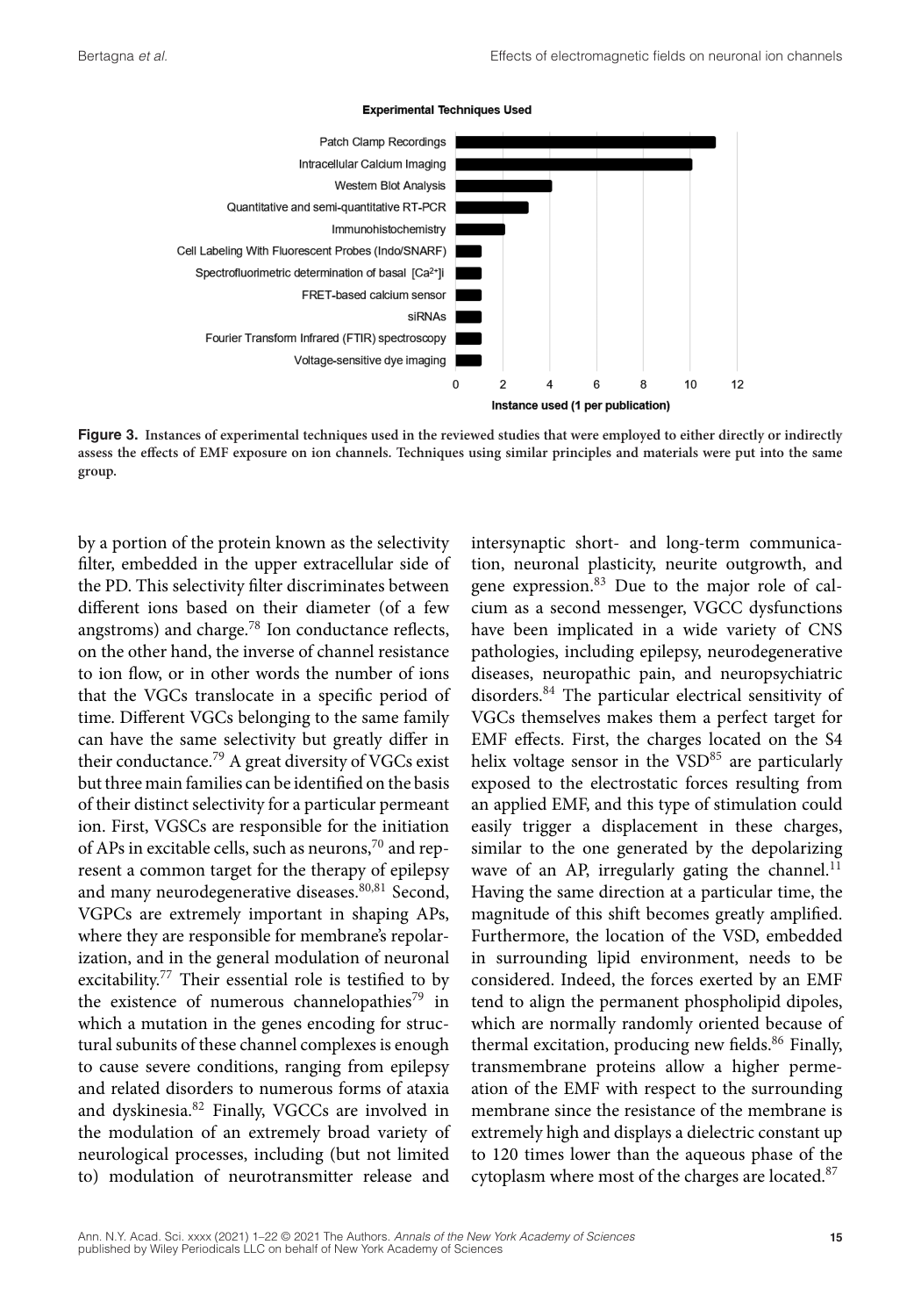## *The effect of EMFs on VGCs is exerted at multiple levels*

VGCs represent a perfect candidate for the transduction of the EMF effects on neural tissue. Here, we summarize the evidence for EMF-related effects on these ion channels in the studies analyzed in this review. Both ELF-EMFs and RF-EMFs have been found to modulate VGCs in many ways, including their expression,  $40-42,58$  gating dynamics,  $38,39,43,88,89$ and insertion into the membrane.<sup>38</sup> An increase<sup>40</sup> (or a decrease, as reported for RF-EMF  $exposure)^{41,42}$  in VGC density could explain the altered ion flux and account for the many secondary effects reported in many papers, including, but not limited to, activation of the autophagic pathway, $41$ altered spike frequencies and AP firing,<sup>43</sup> and facilitated vesicle endocytosis and synaptic plasticity.40 However, this mechanism cannot account for the rapid effects elicited by acute exposure to ELF-EMFs, such as increased level of  $ROS<sub>52,60</sub>$  altered firing rate, $39$  and spontaneous intracellular calcium variations,<sup>60</sup> due to the longer time (ranging from tens of seconds to days) required by the cell to modify its gene expression patterns. Thus, an effect on the voltage-sensing and gating dynamics of VGCs is likely to be involved. Indeed, a shift in the steady state of VGSCs ( $Na<sub>v</sub>$ ) was observed in two different studies,<sup>38,89</sup> and single-ion channel studies revealed altered gating dynamics for both high-threshold VGCCs and KCa channels subsequent to acute ELF-EMF exposure.39 Similar alterations were further observed in the inactivation kinetics of different types of VGPCs after acute exposure to SMFs.<sup>46</sup> Interestingly, one of the studies analyzed in this review reported a direct correlation between the frequency of EMFs (ELF-EMFs and RF-EMFs) and the displacement of the  $\alpha$ -helices in ion channels,<sup>71</sup> which could be related to the changes in gating dynamics reported elsewhere.38,39,43,88,89 In summary, it appears that the effect of EMFs on VGCs is exerted at multiple levels, one being a rapid modulation in the transport dynamics of VGC proteins, and the other being changes in both their gene and protein expression and density in the membrane. The latter seem to require a prolonged exposure to EMFs and could result from the same intracellular ionic concentration shift extensively reported as one of the major effects of EMF exposure.

On the other hand, three studies reported no (or at least no significant) changes to VGC transport dynamics related to EMF exposure. However, it must be noted that these studies used very low field intensities ( $\leq$ 1000  $\mu$ T)<sup>31,59</sup> or a particular combination of radio frequencies and acute exposure<sup>44</sup> that other studies have shown to be less effective,<sup>39</sup> thus explaining the lack of identifiable effects reported. Finally, the different ion channels in different brain regions must be taken into account. The only paper proposing a VGC-independent mechanism (based on the release of intracellular  $Ca^{2+}$  stores) for the effect triggered by EMF exposure on calcium homeostasis also points out how the model used is characterized by a poor expression of VGCCs.<sup>90</sup>

### *The role of calcium*

The important role of calcium in the induction of EMF exposure–related effects was already established $91$  and is further confirmed in this review by the many papers reporting an increase in the basal level of calcium following EMF exposure.39,40,52,88 This is not surprising, since calcium is universally known as the most important and widespread regulator of neurological processes, such as neural differentiation, survival, apoptosis,54,55 neurotransmitter release, excitability, and synaptic plasticity.92 The complex and different calcium-related signaling pathways have variable importance in different areas of the brain. This very reason could explain the complex and contrary effects reported in the literature. Such an increase in intracellular calcium influx could be due to different mechanisms, and the papers reviewed here propose many mechanisms: a direct effect on the mean opening time of  $VGCCs$ ,  $39,88$  both an increase<sup>40</sup> or a decrease<sup>41,42</sup> in their expression (depending on the frequency of the field and exposure time), and the augmented release of glutamate that through the activation of NMDAR would stimulate such an increase in the hippocampus.<sup>58</sup> This last hypothesis is particularly intriguing because it could easily explain the many reported effects that the EMFs exert on learning, memory, and synaptic plasticity.57,93 The particularly relevant role of VGCCs in the transduction of EMF effects on neurons seems to be attributable to the great number of effects produced by an increase in intracellular calcium levels, as previously suggested.<sup>94</sup> Indeed, the few studies focusing on other VGCs, such as VGPCs and VGSCs, reviewed here<sup>38,39,43,46,90,95</sup> reported significant effects specific to these ion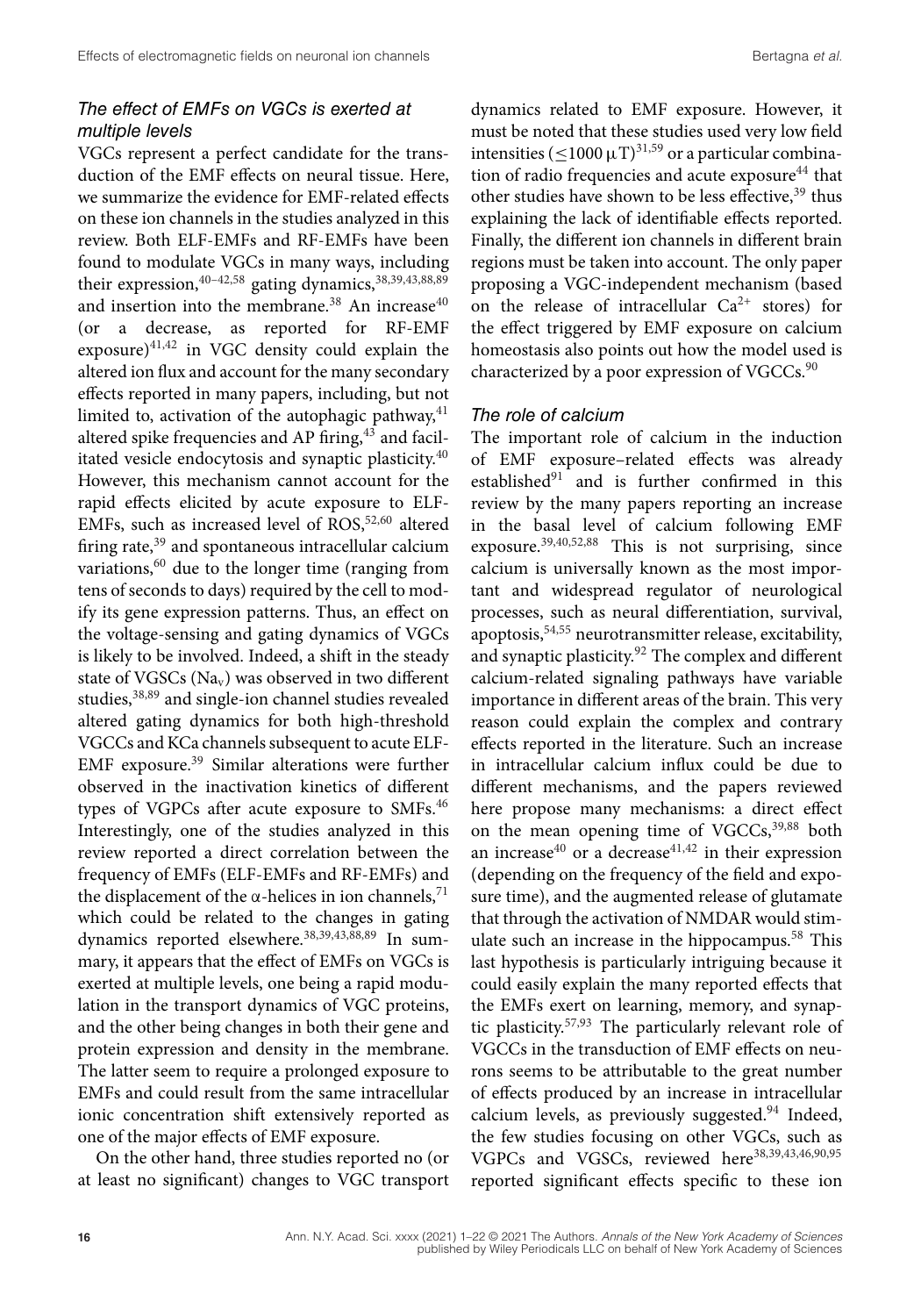channels, suggesting how the effect of EMFs could target the VSD of every VGC.

## *Different effects for different fields*

An extensive literature exists reporting a myriad of EMF exposure–related effects on many biological processes, ranging from cell differentiation, survival, and changes in gene expression $96,97$  to effects on cell membranes and signal transduction pathways.30 However, many other studies indicated the absence of significant effects elicited by these fields.59,61 A possible explanation for the different effects reported could be related to the fact that the way in which EMFs interact with the body depends on what combination of frequencies are used and the related wavelengths.

It is well known that the effects of exposure to EMFs differ significantly based on the exposure intensities and the exposure time, $1,98$  and because of this any reasonable comparison must be made between groups having the same experimental conditions. In this study, we found different types of EMFs employed, although the two most commonly represented categories were ELF-EMFs and RF-EMFs, in line with the well-documented biological relevance of these fields.<sup>94,99,100</sup> It is important to point out that the effects exerted by these two types of exposures are not equal due to the intrinsic electrical properties of the neuronal membrane. For instance, electrical phenomena involving a redistribution of charges in the membrane subsequent to EMF exposure, such as counterion polarization and phospholipid reorientation, are not likely to occur in RF-EMF exposure, due to the high inertia of charged particles at this high frequency.<sup>101</sup>

Moreover, pulsed EMFs are often reported to be more active relative to static EMFs, which are characterized by a continuous electromagnetic wave to which the cell could be more adapted,<sup>102</sup> and they could affect the gating properties of VGCs since these proteins are intrinsically sensitive to minimal electrical variations.<sup>100</sup> Likewise, the effect of SMFs could similarly influence VGCs through a deformation of the membrane involving a reorientation of the phospholipid bilayer, as suggested by Rosen's study.103 Indeed, both of the studies reviewed here that focused on SMF effects reported effects on VGCs, specifically on the gating dynamics of  $VGCCs^{47}$  and the inactivation dynamics of VGPCs.46

Lastly, it is worth mentioning that the frequencyrelated impact of the various type of EMFs has not been totally clarified, and theories exist suggesting that only specific frequencies would relevantly interact with the cell.<sup>104-106</sup> However, although many different types of fields have been used, the frequencies used were similar (specifically 50 Hz for ELF-EMFs and 835 and 900 Hz for RF-EMFs).

## *Relevance of EMF exposure time*

It is worth noting that, in the studies analyzed here, many different exposure times have been used. This variability might account for the many different and sometimes opposite effects reported. The time dependency of EMF exposure–related effects is well known. A 1973 study by Tolgskaya and Gordon reported how, in the first months of exposure to radio waves, the morphological and physiological effects on animals brain are poor and modest, becoming evident and irreversible after longer exposure.<sup>107</sup> Most papers reviewed here investigated acute (up to 2 h) or subchronic exposure (from 2 to 48 h) and could, therefore, have overlooked the effects elicited by longer exposures. Interestingly, all the papers except one $31$  reported significant effects after chronic (*>*48 h) exposure, whatever the type of field used. On the other hand, the rapid increase in intracellular calcium reported in many papers after ELF-EMF exposure seems to go against this line of thinking, pointing toward a direct effect on VGCs. These reasons, in line with the different and various effects of EMF exposure reported, seem to suggest that EMFs could act through more than one mechanism, to differentially influence particular brain areas or neuronal populations according to the exposure time.

## *Effects of EMFs on neural development*

As stated above, there is great interest regarding EMF-related effects on neural development since less differentiated cells have been proposed to be particularly susceptible to these fields. Supporting this idea, one of the studies reviewed here reported significant effects on the electrical properties of Purkinje cerebellar neurons subsequent to exposure during development (6 h per day for the gestation period) to RF-EMFs.<sup>43</sup> On the other hand, de Groot and colleagues failed to observe important anomalies in an ELF-EMF development exposure model, although the short exposure time (7 days) that did not cover the entire length of mouse pregnancy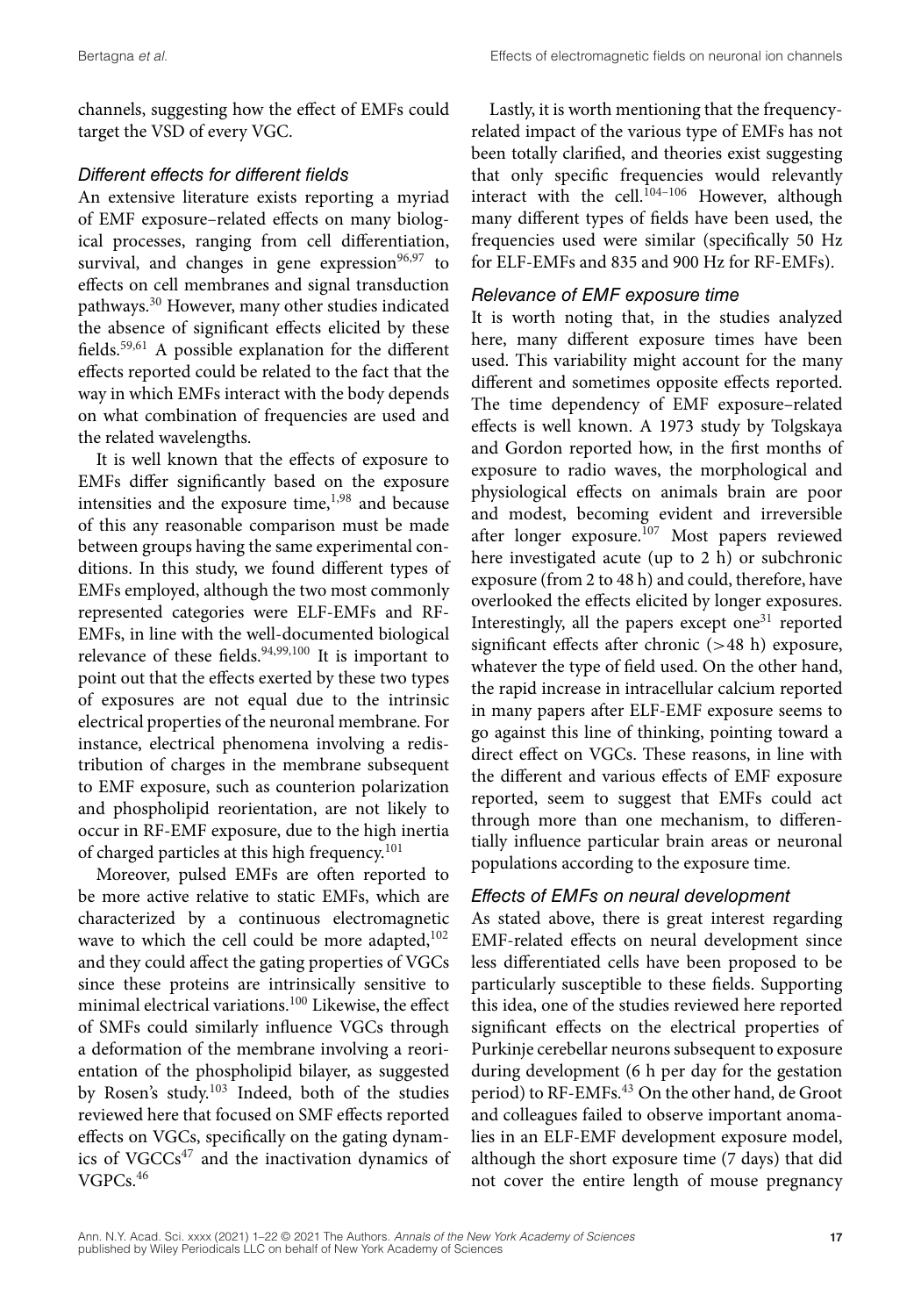could underestimate long-term effects, as discussed in the previous section.<sup>31</sup> Interestingly, Morabito *et al.* reported, using the same model, a more severe impact on undifferentiated PC12 cells.<sup>60</sup>

Finally, VGCC expression dynamics are far from stable throughout development, ranging from a prevalent expression of T-type calcium channels in the initial stages to the higher presence of Nand L-type channels in the mature neuron.<sup>108</sup> This differential expression and the preferential effect of EMF on specific types of VGCCs should, therefore, be considered in the interpretation of every study involving EMF exposure.

## *Limitations of this study*

This study investigates a complex field, with sometimes conflicting results. The many variables that influence the impact of EMF exposure on neural tissue, such as the physiological state of the cell, its developmental stage, and the various physical characteristics of the many fields involved, complicate the reproducibility and often impede a consistent comparison between different studies. In spite of having highlighted some recurring patterns in the reported results, this review is, therefore, limited by the intrinsic differences of the studies reviewed.

## **Conclusion**

The studies reviewed here show VGCs as an important transducer of the effect of EMFs in neurons, and the central role played by these proteins in the regulation of important biological processes, central in the regulation of brain physiology, sheds a light on the influence that modern exposure to EMFs could have on human health. While a diverse range of biological systems were used, cell lines were the preferred option, and VGCCs were the most studied ion channels, in line with their central role in the regulation of many physiological processes in neurons. However, many other VGCs have been shown to be affected by EMFs and the results are often conflicting. In spite of the controversy, this systematic review reports significant correlation between EMFs and multiple changes in the electrophysiological properties of diverse neuronal tissues, and these results, if interpreted well, could pave the way to a new understanding of the relationship between electromagnetic stimulation and brain functions. In conclusion, we systematically demonstrate how the complex effects of EMFs in neuronal ion channels

are exerted at multiple levels and how their significance in the alteration of neuronal functions is strictly dependent on different parameters relative to the type of field used and the studied cell or tissue. Improved experimental reproducibility will be key to any advances in this field, and the development of new experimental procedures capable of measuring the small but profound way in which certain types of EMF exposure seem to affect our brain might help us to establish whether it is harmful and its therapeutic potential. We hope this work will help in improving our knowledge about the molecular dynamics of neuronal VGCs, which will be key both for any progress in the treatment of neurodegenerative diseases and for an advancement in the general understanding of the relationship between technological progress and cellular dynamics.

### **Acknowledgments**

This work was supported by a Leverhulme Trust doctoral training centre Grant number DS-2017- 079 and the John Jacob Astor Charitable Trust.

## **Authors contributions**

F.B., K.J., R.L., J.M., and S.R.P.S. designed the research. F.B., K.J., and R.L. analyzed the data. F.B. performed research. F.B., K.J., and R.L. wrote the paper. All authors approved the final manuscript.

#### **Competing interests**

The authors declare no competing interests.

#### **References**

- 1. World Health Organization. 2007. Electromagnetic fields and public health, exposure to extremely low frequency electromagnetic fields. Fact Sheet.
- 2. IARC Working Group. 2002. Non-ionizing radiation, Part 1: static and extremely low-frequency (ELF) electric and magnetic fields. *IARC Monogr. Eval. Carcinog. Risks Hum.* **80:** 1.
- 3. Ahlbom, I.C., E. Cardis, A. Green, *et al.* 2001. Review of the epidemiologic literature on EMF and health. *Environ. Health Perspect.* **109**(Suppl. 6): 911–933.
- 4. Feychting, M., A. Ahlbom & L. Kheifets. 2005. EMF and health. *Annu. Rev. Public Health* **26:** 165–189.
- 5. Savitz, D.A., H. Wachtel, F.A. Barnes, *et al.* 1988. Case– control study of childhood cancer and exposure to 60-Hz magnetic fields. *Am. J. Epidemiol.* **128:** 21–38.
- 6. London, S.J., D.C. Thomas, J.D. Bowman, *et al.* 1991. Exposure to residential electric and magnetic fields and risk of childhood leukemia. *Am. J. Epidemiol.* **134:** 923–937.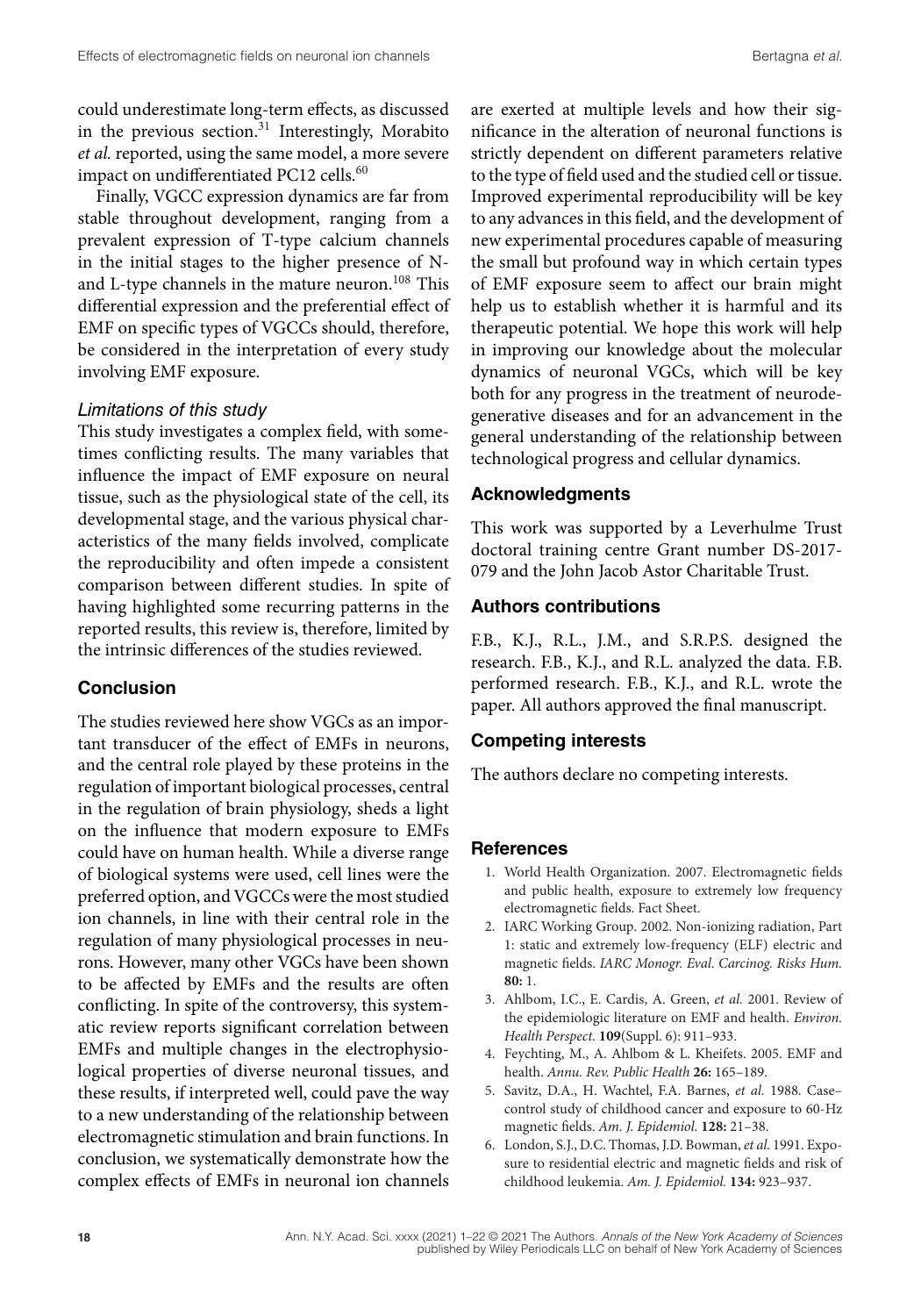- 7. Baan, R., Y. Grosse, B. Lauby-Secretan, *et al.* 2011. Carcinogenicity of radiofrequency electromagnetic fields. *Lancet Oncol.* **12:** 624–626.
- 8. Jimenez, H., C. Blackman, G. Lesser, *et al.* 2018. Use of nonionizing electromagnetic fields for the treatment of cancer. *Front. Biosci.* **23:** 284–297.
- 9. Wyszkowska, J. 2019. Electromagnetic fields and neurodegenerative diseases. Przegląd Elektrotechniczny 1: 131-135.
- 10. van Ooyen, A. 2009. Activity-dependent neural network development. *Netw. Comput. Neural Syst*. **5:** 401–423.
- 11. Panagopoulos, D.J., O. Johansson & G.L. Carlo. 2015. Polarization: a key difference between man-made and natural electromagnetic fields, in regard to biological activity. *Sci. Rep.* **5**. 14914.
- 12. Ng, K.-H. 2003. Non-ionizing radiations–sources, biological effects, emissions and exposures. In *Proceedings of the International Conference on Non-Ionizing Radiation at UNITEN*. 1–16.
- 13. Belpomme, D., L. Hardell, I. Belyaev, *et al.* 2018. Thermal and non-thermal health effects of low intensity nonionizing radiation: an international perspective. *Environ. Pollut.* **242:** 643–658.
- 14. Komaki, A., A. Khalili, I. Salehi, *et al.* 2014. Effects of exposure to an extremely low frequency electromagnetic field on hippocampal long-term potentiation in rat. *Brain Res.* **1564:** 1–8.
- 15. Balassa, T., P. Varro, S. Elek, *et al.* 2013. Changes in synaptic efficacy in rat brain slices following extremely lowfrequency magnetic field exposure at embryonic and early postnatal age. *Int. J. Dev. Neurosci.* **31:** 724–730.
- 16. Zheng, Y., C. Tian, L. Dong, *et al.* 2019. Extreme low frequency electromagnetic field stimulation induces metaplastic-like effects on LTP/LTD. *IEEE Access* **7:** 152919–152927.
- 17. Grassi, C., M. D'Ascenzo, A. Torsello, *et al.* 2004. Effects of 50 Hz electromagnetic fields on voltage-gated  $Ca^{2+}$  channels and their role in modulation of neuroendocrine cell proliferation and death. *Cell Calcium* **35:** 307–315.
- 18. Odaci, E., O. Bas & S. Kaplan. 2008. Effects of prenatal exposure to a 900 MHz electromagnetic field on the dentate gyrus of rats: a stereological and histopathological study. *Brain Res.* **1238:** 224–229.
- 19. Ragbetli, M.C., A. Aydinlioglu, N. Koyun, *et al.* 2010. The effect of mobile phone on the number of Purkinje cells: a stereological study. *Int. J. Radiat. Biol.* **86:** 548–554.
- 20. Liu, Y.X., J.L. Tai, G.Q. Li, *et al.* 2012. Exposure to 1950- MHz TD-SCDMA electromagnetic fields affects the apoptosis of astrocytes via caspase-3-dependent pathway. *PLoS One* **7**. e42332.
- 21. Piacentini, R., C. Ripoli, D. Mezzogori, *et al.* 2008. Extremely low-frequency electromagnetic fields promote *in vitro* neurogenesis via upregulation of Cav1-channel activity. *J. Cell. Physiol.* **215:** 129–139.
- 22. Cuccurazzu, B., L. Leone, M.V. Podda, *et al.* 2010. Exposure to extremely low-frequency (50 Hz) electromagnetic fields enhances adult hippocampal neurogenesis in C57BL/6 mice. *Exp. Neurol.* **226:** 173–182.
- 23. Sherafat, M.A., M. Heibatollahi, S. Mongabadi, *et al.* 2012. Electromagnetic field stimulation potentiates endogenous

myelin repair by recruiting subventricular neural stem cells in an experimental model of white matter demyelination. *J. Mol. Neurosci.* **48:** 144–153.

- 24. Byrd, D. & S. Mackey. 2008. Pulsed radiofrequency for chronic pain. *Curr. Pain Headache Rep.* **12:** 37–41.
- 25. Davies, A.M., U. Weinberg & Y. Palti. 2013. Tumor treating fields: a new frontier in cancer therapy. *Ann. N.Y. Acad. Sci.* **1291:** 86–95.
- 26. Mathie, A., L.E. Kennard & E.L. Veale. 2003. Neuronal ion channels and their sensitivity to extremely low frequency weak electric field effects.*Radiat. Prot. Dosimetry* **106:** 311– 316.
- 27. Sieron, A., L. Labus, P. Nowak, *et al.* 2004. Alternating extremely low frequency magnetic field increases turnover of dopamine and serotonin in rat frontal cortex. *Bioelectromagnetics* **25:** 426–430.
- 28. Croft, R.J., J.S. Chandler, A.P. Burgess, *et al.* 2002. Acute mobile phone operation affects neural function in humans. *Clin. Neurophysiol.* **113:** 1623–1632.
- 29. Chen, C., Q. Ma, C. Liu, *et al.* 2014. Exposure to 1800 MHz radiofrequency radiation impairs neurite outgrowth of embryonic neural stem cells. *Sci. Rep.* **4**. 5103.
- 30. Czyz, J., T. Nikolova, J. Schuderer, *et al.* 2004. Non-thermal effects of power-line magnetic fields (50 Hz) on gene expression levels of pluripotent embryonic stem cells—the role of tumour suppressor p53. *Mutat. Res.* **557:** 63–74.
- 31. de Groot, M.W., R.G. van Kleef, A. de Groot, *et al.* 2016. *In vitro* developmental neurotoxicity following chronic exposure to 50 Hz extremely low-frequency electromagnetic fields in primary rat cortical cultures. *Toxicol. Sci.* **149:** 433– 440.
- 32. Gandhi, O.P., L.L. Morgan, A.A. de Salles, *et al.* 2012. Exposure limits: the underestimation of absorbed cell phone radiation, especially in children. *Electromagn. Biol. Med*. **31:** 34–51.
- 33. Belyaev, I.Y., E. Markova, L. Hillert, *et al.* 2009. Microwaves from UMTS/GSM mobile phones induce long-lasting inhibition of 53BP1/gamma-H2AX DNA repair foci in human lymphocytes. *Bioelectromagnetics* **30:** 129–141.
- 34. Markova, E., L.O. Malmgren & I.Y. Belyaev. 2010. Microwaves from mobile phones inhibit 53BP1 focus formation in human stem cells more strongly than in differentiated cells: possible mechanistic link to cancer risk. *Environ. Health Perspect.* **118:** 394–399.
- 35. Nikolova, T., J. Czyz, A. Rolletschek, *et al.* 2005. Electromagnetic fields affect transcript levels of apoptosis-related genes in embryonic stem cell-derived neural progenitor cells. *FASEB J.* **19:** 1686–1688.
- 36. Ma, Q., C. Chen, P. Deng, *et al.* 2016. Extremely lowfrequency electromagnetic fields promote *in vitro* neuronal differentiation and neurite outgrowth of embryonic neural stem cells via up-regulating TRPC1. *PLoS One* **11**. e0150923.
- 37. Rodier, P.M. 1980. Chronology of neuron development: animal studies and their clinical implications. *Dev. Med. Child Neurol.* **22:** 525–545.
- 38. He, Y.L., D.D. Liu, Y.J. Fang, *et al.* 2013. Exposure to extremely low-frequency electromagnetic fields modulates Na<sup>+</sup> currents in rat cerebellar granule cells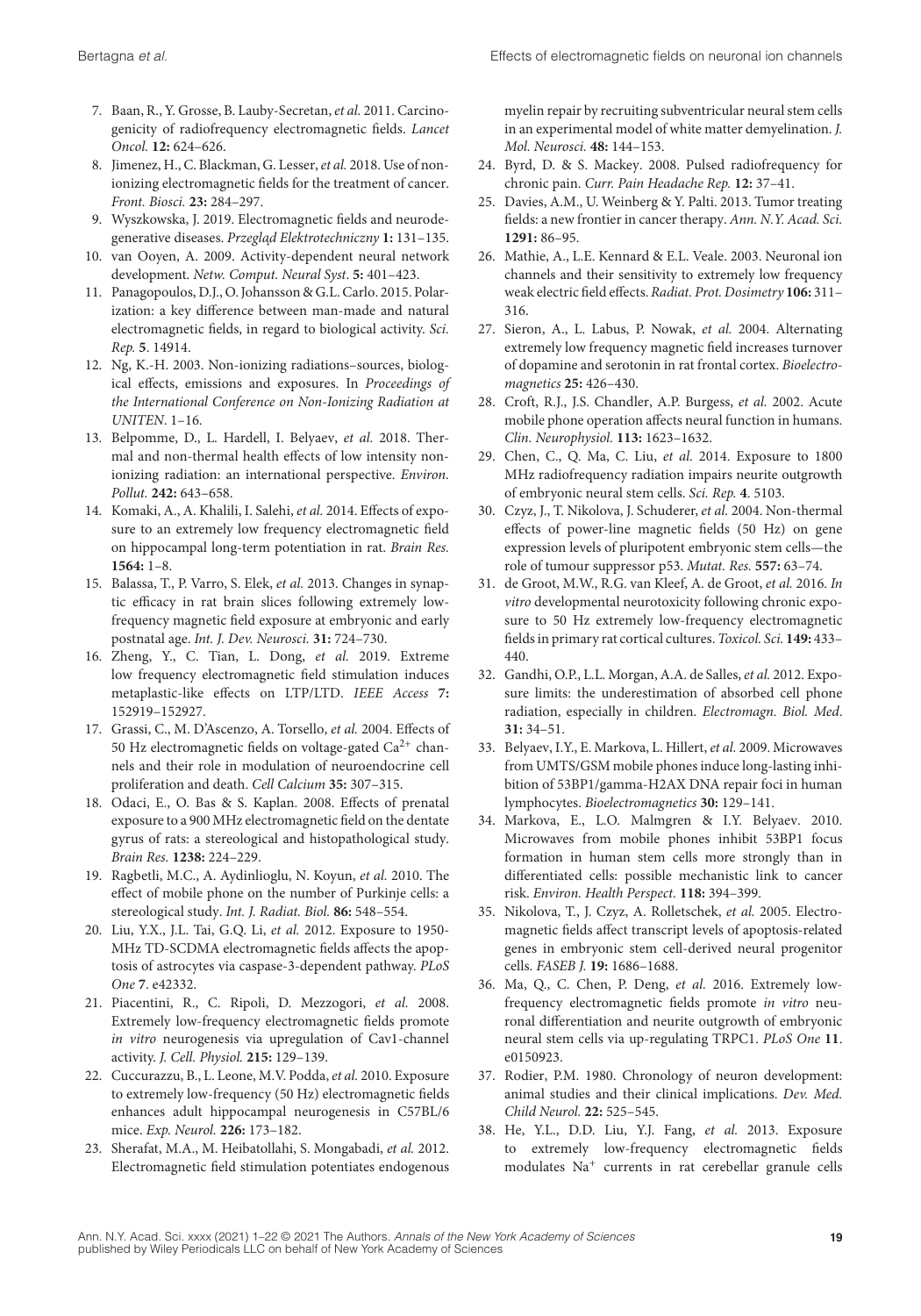through increase of AA/PGE2 and EP receptor-mediated cAMP/PKA pathway. *PLoS One* **8**. e54376.

- 39. Marchionni, I., A. Paffi, M. Pellegrino, *et al.* 2006. Comparison between low-level 50 Hz and 900 MHz electromagnetic stimulation on single channel ionic currents and on firing frequency in dorsal root ganglion isolated neurons. *Biochim. Biophys. Acta* **1758:** 597–605.
- 40. Sun, Z.C., J.L. Ge, B. Guo, *et al.* 2016. Extremely low frequency electromagnetic fields facilitate vesicle endocytosis by increasing presynaptic calcium channel expression at a central synapse. *Sci. Rep.* **6**. 21774.
- 41. Kim, J.H., U.D. Sohn, H.G. Kim, *et al.* 2018. Exposure to 835 MHz RF-EMF decreases the expression of calcium channels, inhibits apoptosis, but induces autophagy in the mouse hippocampus. *Korean J. Physiol. Pharmacol*. **22:** 277–289.
- 42. Kim, J.H., Y.H. Huh & H.R. Kim. 2019. Trafficking of synaptic vesicles is changed at the hypothalamus by exposure to an 835 MHz radiofrequency electromagnetic field. *Gen. Physiol. Biophys.* **38:** 379–388.
- 43. Haghani, M., M. Shabani & K. Moazzami. 2013. Maternal mobile phone exposure adversely affects the electrophysiological properties of Purkinje neurons in rat offspring. *Neuroscience* **250:** 588–598.
- 44. Platano, D., P. Mesirca, A. Paffi, *et al.* 2007. Acute exposure to low-level CW and GSM-modulated 900 MHz radiofrequency does not affect  $Ba^{2+}$  currents through voltage-gated calcium channels in rat cortical neurons. *Bioelectromagnetics* **28:** 599–607.
- 45. Rosen, A.D. 2003. Effect of a 125 mT static magnetic field on the kinetics of voltage activated Na<sup>+</sup> channels in GH3 cells. *Bioelectromagnetics* **24:** 517–523.
- 46. Shen, J.F., Y.L. Chao & L. Du. 2007. Effects of static magnetic fields on the voltage-gated potassium channel currents in trigeminal root ganglion neurons. *Neurosci. Lett.* **415:** 164–168.
- 47. Prina-Mello, A., E. Farrell, P.J. Prendergast, *et al.* 2006. Influence of strong static magnetic fields on primary cortical neurons. *Bioelectromagnetics* **27:** 35–42.
- 48. Gaetani, R., M. Ledda, L. Barile, *et al.* 2009. Differentiation of human adult cardiac stem cells exposed to extremely low-frequency electromagnetic fields. *Cardiovasc. Res.* **82:** 411–420.
- 49. Saliev, T., D. Begimbetova, A.-R. Masoud, *et al.* 2019. Biological effects of non-ionizing electromagnetic fields: two sides of a coin. *Prog. Biophys. Mol. Biol.* **141:** 25–36.
- 50. Ruediger, H.W. 2009. Genotoxic effects of radiofrequency electromagnetic fields. *Pathophysiology* **16:** 89–102.
- 51. Challis, L. 2005. Mechanisms for interaction between RF fields and biological tissue. *Bioelectromagnetics* **26:** S98– S106.
- 52. Yin, C., X. Luo, Y. Duan, *et al.* 2016. Neuroprotective effects of lotus seedpod procyanidins on extremely low frequency electromagnetic field-induced neurotoxicity in primary cultured hippocampal neurons. *Biomed. Pharmacother.* **82:** 628–639.
- 53. Maskey, D., J.K. Lee, H.R. Kim, *et al.* 2013. Neuroprotective effect of ginseng against alteration of calcium binding

proteins immunoreactivity in the mice hippocampus after radiofrequency exposure. *Biomed. Res. Int.* **2013**. 812641.

- 54. Nicotera, P. & S. Orrenius. 1998. The role of calcium in apoptosis. *Cell Calcium* **23:** 173–180.
- 55. Fanelli, C., S. Coppola, R. Barone, *et al.* 1999. Magnetic fields increase cell survival by inhibiting apoptosis via modulation of Ca2+ influx. *FASEB J.* **13:** 95–102.
- 56. Sienkiewicz, Z.J., R.G. Haylock, R. Bartrum, *et al.* 1998. 50 Hz magnetic field effects on the performance of a spatial learning task by mice. *Bioelectromagnetics* **19:** 486–493.
- 57. Manikonda, P.K., P. Rajendra, D. Devendranath, *et al.* 2007. Influence of extremely low frequency magnetic fields on  $Ca<sup>2+</sup>$  signaling and NMDA receptor functions in rat hippocampus. *Neurosci. Lett.* **413:** 145–149.
- 58. Duan, Y., Z. Wang, H. Zhang, *et al.* 2014. Extremely low frequency electromagnetic field exposure causes cognitive impairment associated with alteration of the glutamate level, MAPK pathway activation and decreased CREB phosphorylation in mice hippocampus: reversal by procyanidins extracted from the lotus seedpod. *Food Funct*. **5:** 2289–2297.
- 59. de Groot, M.W., M.D. Kock & R.H. Westerink. 2014. Assessment of the neurotoxic potential of exposure to 50Hz extremely low frequency electromagnetic fields (ELF-EMF) in naive and chemically stressed PC12 cells. *Neurotoxicology* **44:** 358–364.
- 60. Morabito, C., S. Guarnieri, G. Fano, *et al.* 2010. Effects of acute and chronic low frequency electromagnetic field exposure on PC12 cells during neuronal differentiation. *Cell. Physiol. Biochem.* **26:** 947–958.
- 61. Antonini, R.A., R. Benfante, C. Gotti, *et al.* 2006. Extremely low-frequency electromagnetic field (ELF-EMF) does not affect the expression of alpha3, alpha5 and alpha7 nicotinic receptor subunit genes in SH-SY5Y neuroblastoma cell line. *Toxicol. Lett.* **164:** 268–277.
- 62. Wagner, P., J. Röschke, K. Mann, *et al.* 2000. Human sleep EEG under the influence of pulsed radio frequency electromagnetic fields. Results from polysomnographies using submaximal high power flux densities. *Neuropsychobiology* **42:** 207–212.
- 63. Röschke, J. & K. Mann. 1997. No short-term effects of digital mobile radio telephone on the awake human electroencephalogram. *Bioelectromagnetics* **18:** 172–176.
- 64. Poulletier de Gannes, F., E. Haro, A. Hurtier, *et al.* 2012. Effect of *in utero* wi-fi exposure on the pre- and postnatal development of rats. *Birth Defects Res. B Dev. Reprod. Toxicol.* **95:** 130–136.
- 65. Moher, D., L. Shamseer, M. Clarke, *et al.* 2015. Preferred reporting items for systematic review and meta-analysis protocols (PRISMA-P) 2015 statement. *Syst. Rev.* **4:** 1.
- 66. Bordage, G., A.S. Caelleigh, A. Steinecke, *et al.* 2001. Review criteria for research manuscripts. *Acad. Med.* **76:** 897–978.
- 67. Moczydlowski, E.G. 2013. The molecular mystique of tetrodotoxin. *Toxicon* **63:** 165–183.
- 68. Hermann, A. & A. Gorman. 1981. Effects of 4 aminopyridine on potassium currents in a molluscan neuron. *J. Gen. Physiol.* **78:** 63–86.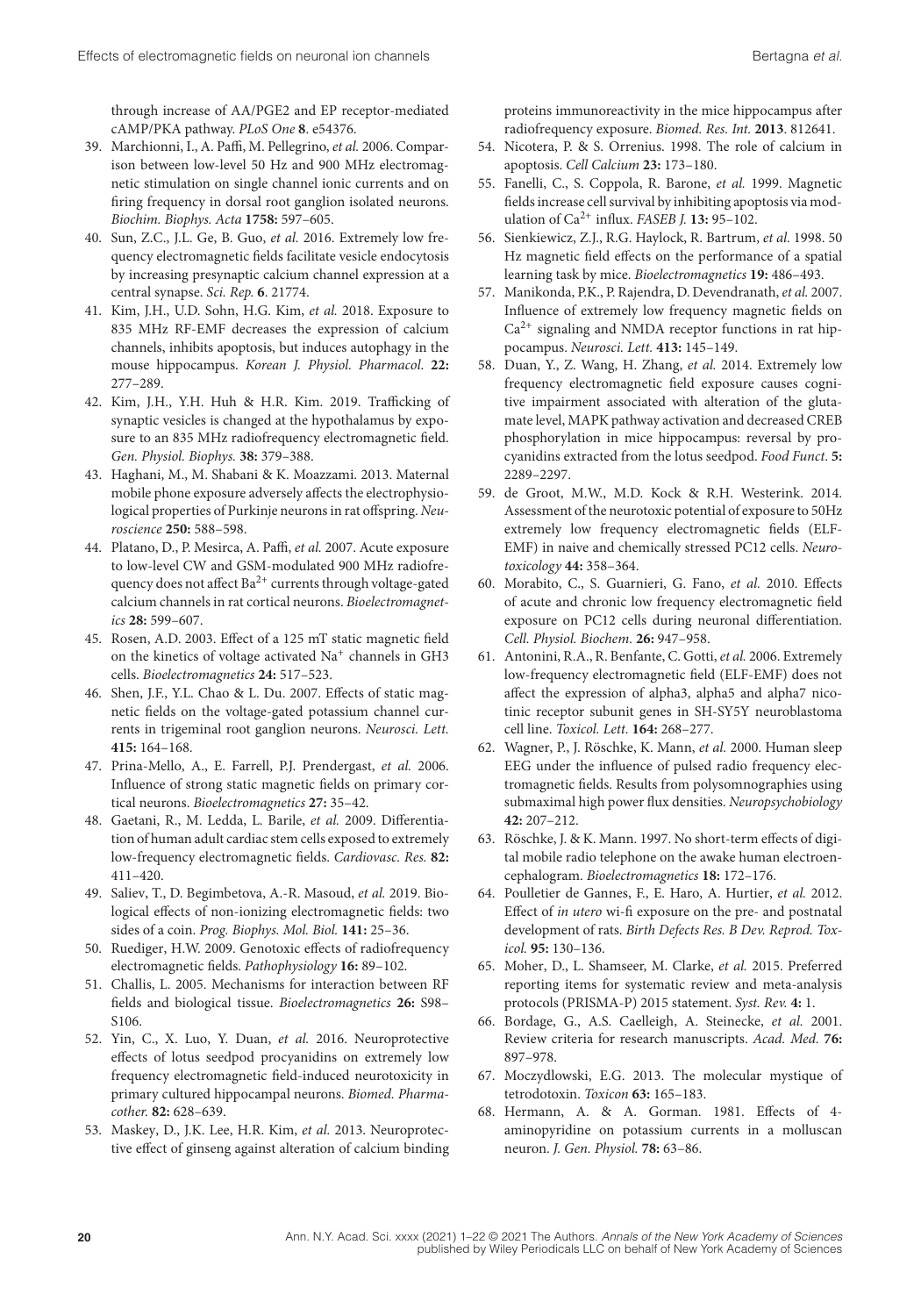- 69. Wu, Z.-Z., D.-P. Li, S.-R. Chen, *et al.* 2009. Aminopyridines potentiate synaptic and neuromuscular transmission by targeting the voltage-activated calcium channel β subunit. *J. Biol. Chem.* **284:** 36453–36461.
- 70. Hille, B. 2001. *Ionic Channels of Excitable Membranes*. Sunderland, MA: Sinauer Assoc. Inc.
- 71. Calabrò, E. & S. Magazù. 2019. New perspectives in the treatment of tumor cells by electromagnetic radiation at resonance frequencies in cellular membrane channels. *Open Biotechnol. J*. **13:** 105–110.
- 72. Bezanilla, F. 2005. Voltage-gated ion channels. *IEEE Trans. Nanobiosci*. **4:** 34–48.
- 73. Moran, Y., M.G. Barzilai, B.J. Liebeskind, *et al.* 2015. Evolution of voltage-gated ion channels at the emergence of Metazoa. *J. Exp. Biol.* **218:** 515–525.
- 74. MacKinnon, R. 2003. Potassium channels. *FEBS Lett.* **555:** 62–65.
- 75. Noda, M., S. Shimizu, T. Tanabe, *et al.* 1984. Primary structure of electrophorus electricus sodium channel deduced from cDNA sequence. *Nature* **312:** 121–127.
- 76. Seoh, S.A., D. Sigg, D.M. Papazian, *et al.* 1996. Voltagesensing residues in the S2 and S4 segments of the Shaker K+ channel. *Neuron* **16:** 1159–1167.
- 77. Bezanilla, F. 2008. Ion channels: from conductance to structure. *Neuron* **60:** 456–468.
- 78. Yellen, G. 1998. The moving parts of voltage-gated ion channels. *Q. Rev. Biophys.* **31:** 239–295.
- 79. Rubaiy, H.N. 2017. A short guide to electrophysiology and ion channels. *J. Pharm. Pharm. Sci*. **20:** 48–67.
- 80. Mantegazza, M., G. Curia, G. Biagini, *et al.* 2010. Voltagegated sodium channels as therapeutic targets in epilepsy and other neurological disorders. *Lancet Neurol*. **9:** 413– 424.
- 81. Catterall, W.A. 2012. Voltage-gated sodium channels at 60: structure, function and pathophysiology. *J. Physiol.* **590:** 2577–2589.
- 82. Maljevic, S. & H. Lerche. 2013. Potassium channels: a review of broadening therapeutic possibilities for neurological diseases. *J. Neurol.* **260:** 2201–2211.
- 83. Catterall, W.A. 1998. Structure and function of neuronal  $Ca<sup>2+</sup>$  channels and their role in neurotransmitter release. *Cell Calcium* **24:** 307–323.
- 84. Dolphin, A.C. 2016. Voltage-gated calcium channels and their auxiliary subunits: physiology and pathophysiology and pharmacology. *J. Physiol.* **594:** 5369–5390.
- 85. Doyle, D.A., J.M. Cabral, R.A. Pfuetzner, *et al.* 1998. The structure of the potassium channel: molecular basis of K<sup>+</sup> conduction and selectivity. *Science* **280:** 69–77.
- 86. Funk, R.H., T. Monsees & N. Özkucur. 2009. Electromagnetic effects—from cell biology to medicine. *Prog. Histochem. Cytochem.* **43:** 177–264.
- 87. Huang, W.-T. & D. Levitt. 1977. Theoretical calculation of the dielectric constant of a bilayer membrane. *Biophys. J.* **17:** 111–128.
- 88. Lisi, A., M. Ledda, E. Rosola, *et al.* 2006. Extremely low frequency electromagnetic field exposure promotes differentiation of pituitary corticotrope-derived AtT20 D16V cells. *Bioelectromagnetics* **27:** 641–651.
- 89. Liu, D.D., Z. Ren, G. Yang, *et al.* 2014. Melatonin protects rat cerebellar granule cells against electromagnetic fieldinduced increases in Na(+) currents through intracellular Ca(2+) release. *J. Cell. Mol. Med.* **18:** 1060–1070.
- 90. Luo, F.L., N. Yang, C. He, *et al.* 2014. Exposure to extremely low frequency electromagnetic fields alters the calcium dynamics of cultured entorhinal cortex neurons. *Environ. Res.* **135:** 236–246.
- 91. Walleczek, J. 1992. Electromagnetic field effects on cells of the immune system: the role of calcium signaling. *FASEB J.* **6:** 3177–3185.
- 92. Neher, E. & T. Sakaba. 2008. Multiple roles of calcium ions in the regulation of neurotransmitter release. *Neuron* **59:** 861–872.
- 93. Deniz, O.G., S. Kaplan, M.B. Selcuk, *et al.* 2017. Effects of short and long term electromagnetic fields exposure on the human hippocampus. *J. Microsc. Ultrastruct*. **5:** 191–197.
- 94. Pall, M.L. 2013. Electromagnetic fields act via activation of voltage-gated calcium channels to produce beneficial or adverse effects. *J. Cell. Mol. Med.* **17:** 958–965.
- 95. Akiyama, H., Y. Shimizu, H. Miyakawa, *et al.* 2011. Extracellular DC electric fields induce nonuniform membrane polarization in rat hippocampal CA1 pyramidal neurons. *Brain Res.* **1383:** 22–35.
- 96. Cui, Y., Z. Ge, J.D. Rizak, *et al.* 2012. Deficits in water maze performance and oxidative stress in the hippocampus and striatum induced by extremely low frequency magnetic field exposure. *PLoS One* **7**. e32196.
- 97. Luukkonen, J., A. Liimatainen, A. Hoyto, *et al.* 2011. Preexposure to 50 Hz magnetic fields modifies menadioneinduced genotoxic effects in human SH-SY5Y neuroblastoma cells. *PLoS One* **6**. e18021.
- 98. Ohtani, S., A. Ushiyama, M. Maeda, *et al.* 2016. Exposure time-dependent thermal effects of radiofrequency electromagnetic field exposure on the whole body of rats. *J. Toxicol. Sci.* **41:** 655–666.
- 99. IARC Working Group. 2002. Non-ionizing radiation, Part 1: static and extremely low-frequency (ELF) electric and magnetic fields. *IARC Monogr. Eval. Carcinog. Risks Hum.* **80:** 1–395.
- 100. Pall, M.L. 2018. Wi-Fi is an important threat to human health. *Environ. Res.* **164:** 405–416.
- 101. Foster, K.R. & H.P. Schwan. 1986. Dielectric properties of tissues. In *CRC Handbook of Biological Effects of Electromagnetic Fields*. C. Polk & E. Postow, Eds.: 27–96. Boca Raton, Florida: CRC Press.
- 102. Panagopoulos, D.J., O. Johansson & G.L. Carlo. 2015. Real versus simulated mobile phone exposures in experimental studies. *Biomed. Res. Int.* **2015**. 607053.
- 103. Rosen, A.D. 2003. Mechanism of action of moderateintensity static magnetic fields on biological systems. *Cell Biochem. Biophys.* **39:** 163–173.
- 104. Obo, M., S. Konishi, Y. Otaka, *et al.* 2002. Effect of magnetic field exposure on calcium channel currents using patch clamp technique. *Bioelectromagnetics* **23:** 306–314.
- 105. Foletti, A., M. Ledda, F. De Carlo, *et al.* 2010. Calcium ion cyclotron resonance (ICR), 7.0 Hz, 9.2 microT magnetic field exposure initiates differentiation of pituitary